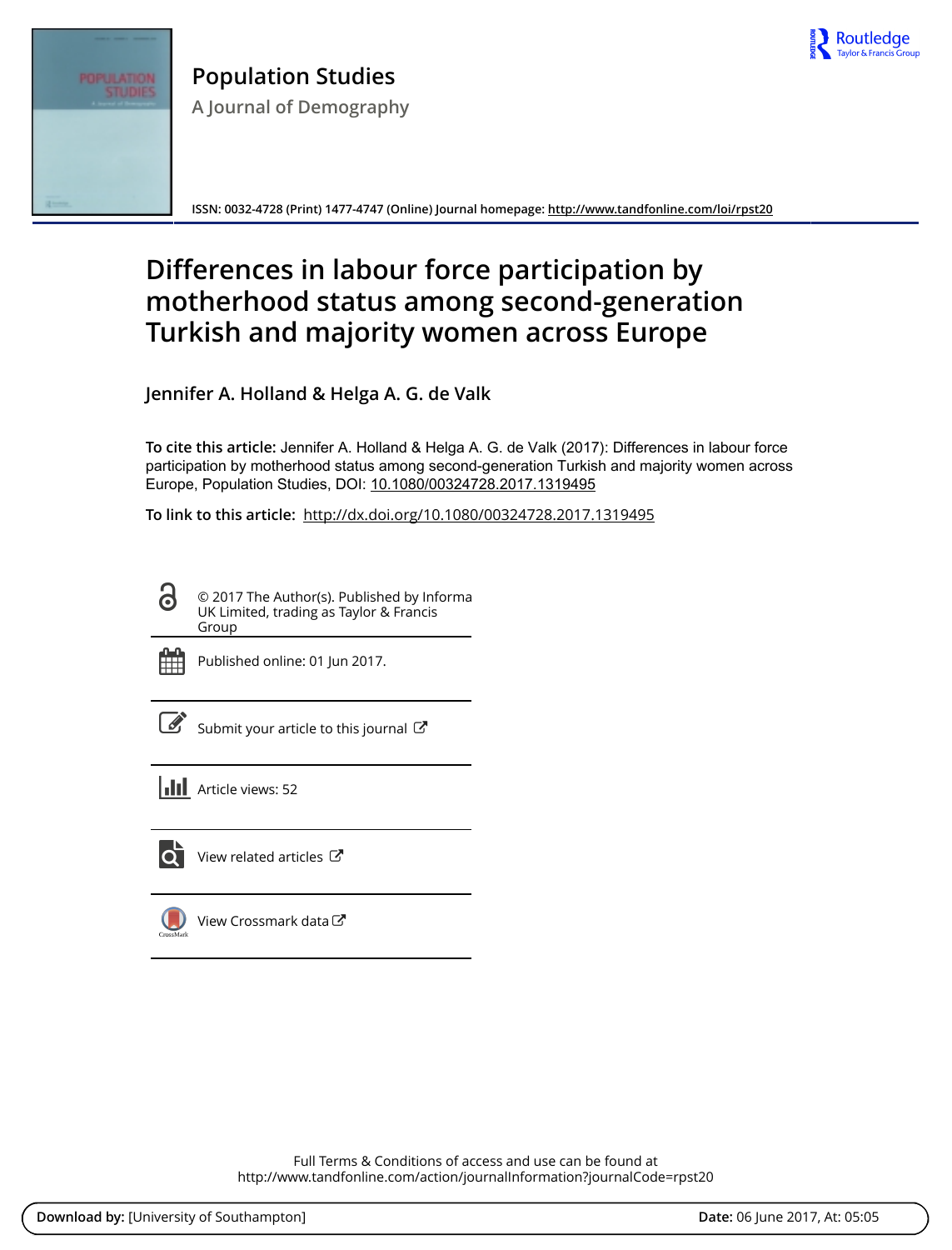

# <span id="page-1-0"></span>Differences in labour force participation by motherhood status among second-generation Turkish and majority women across Europe

**Jennifer A. Holland**  $\mathbb{D}^{1,2}$  **and Helga A. G. de Valk<sup>2</sup>** 

<sup>1</sup>University of Southampton, <sup>2</sup>Netherlands Interdisciplinary Demographic Institute/KNAW/ University of Groningen

Second-generation Turkish immigrants make up an increasingly important segment of European labour markets. These young adults are entering the prime working ages and forming families. However, we have only a limited understanding of the relationship between labour force participation and parenthood among second-generation Turkish women. Using unique data from the Integration of the European Second Generation survey (2007/08), we compared the labour force participation of second-generation Turkish women with their majority-group counterparts by motherhood status in four countries. We found evidence that motherhood gaps, with respect to labour force participation, were similar for majority and second-generation Turkish women in Germany and in Sweden; however, there may be larger gaps for second-generation mothers than for majority women in the Netherlands and France. Cross-national findings were consistent with the view that national normative and social policy contexts are relevant for the labour force participation of all women, regardless of migrant background.

Keywords: labour force participation; motherhood; childbearing; second generation; children of immigrants; Turkish; Europe

[Submitted February 2014; Final version accepted December 2016]

# Introduction

Across Europe, the labour force participation of the second generation (adult children of immigrants) is lower than for their majority counterparts (those born in their countries of residence with two nativeborn parents) (Heath et al. [2008](#page-15-0); Algan et al. [2010](#page-13-0); OECD [2010](#page-16-0)). This holds especially for second-generation women, who are more often found to be outside the labour force (OECD [2010](#page-16-0)). While men's labour force participation tends to be stable across the life course, women's labour market attachment is markedly lower during the prime childbear-ing years (Drobnič et al. [1999](#page-14-0); Aassve et al. [2007\)](#page-13-0). Although there is a rich literature exploring the nature and magnitude of the association between the presence of (young) children in the household and women's economic activity (e.g., Drobnič et al. [1999](#page-14-0); Goldin [2006;](#page-15-0) Aassve et al. [2007](#page-13-0); Misra et al. [2011](#page-16-0)), little is known about how second-generation Turkish women in Europe navigate the competing responsibilities of work and family (De Valk, Windzio, et al. [2011](#page-14-0)). The experiences of second-generation women may differ from their majority-group peers, as they may have unique experiences and expectations regarding work and motherhood (Choo and Ferree [2010](#page-14-0)).

The study reported in this paper considered variation in women's labour force participation across three intersecting dimensions: migrant background status (i.e., second-generation Turkish or majority group), motherhood status, and country context. We explored the interplay of these dimensions in order to gain a better understanding of work orientation across the (early) family life course and potential ethnic differences in labour force attachment. Our study covered young adult women of the majority group and the daughters of Turkish immigrants, that is, the second generation, living in four European countries with distinctly different normative, cultural, and political approaches to combining work and family: Germany, France, the

© 2017 The Author(s). Published by Informa UK Limited, trading as Taylor & Francis Group

This is an Open Access article distributed under the terms of the Creative Commons Attribution-NonCommercial-NoDerivatives License [\(http://creativecommons.org/licenses/by-nc-nd/4.0/\)](http://creativecommons.org/licenses/by-nc-nd/4.0/), which permits non-commercial re-use, distribution, and reproduction in any medium, provided the original work is properly cited, and is not altered, transformed, or built upon in any way.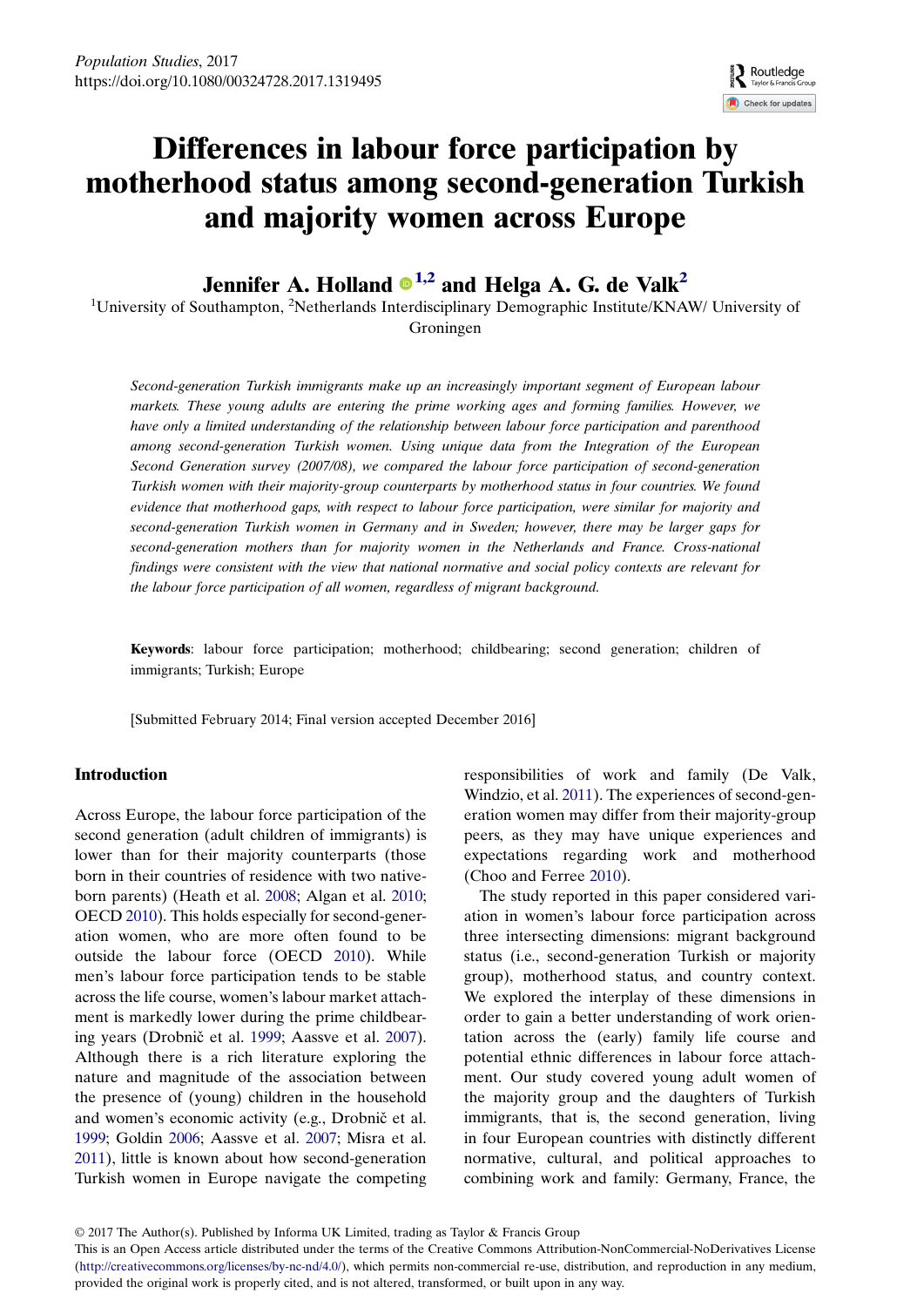<span id="page-2-0"></span>Netherlands, and Sweden (Gornick and Meyers [2003](#page-15-0)).

We used data from the Integration of the European Second Generation survey (TIES, 2007/08). This unique, comparative survey was designed to investigate the lives of the young adult children of immigrants relative to their majority-group peers. Comparing women of the same migrant origin group who are living in different European contexts allows for a deeper understanding of the roles of both parental origin and country of birth in shaping the life courses of the children of immigrants (Holland and De Valk [2013\)](#page-15-0). This may point to more and less favourable settings for combining work and family for women of immigrant origin.

Turkish immigrants and their descendants constitute the largest single-country origin group in Europe, totalling approximately 4 million individuals (Vasileva [2010\)](#page-16-0). Large-scale migration from Turkey to Western and Northern Europe started in the early 1960s. This migration was enabled and bolstered by bilateral migration agreements between the governments of some European countries and the Turkish government. After the oil crisis in the early 1970s and the economic recession that followed, these European countries halted active recruitment of Turkish labour migrants. Still, many migrants stayed and formed families or were joined by family members from Turkey. The children of first-generation Turkish migrants, most of whom were born in the European host countries, are now coming of age, experiencing the transition to adulthood, leaving the parental home, completing education, entering the labour force, and forming families. They comprise an ever-increasing share of participants in European labour markets (Crul et al. [2012\)](#page-14-0).

The labour force participation of migrants and their descendants, and of all women will become increasingly important for economic growth and the support of European welfare states, as countries face challenges associated with population ageing (Rubin et al. [2008\)](#page-16-0). By comparing the labour market attachment of women by motherhood status and migrant background status, we shed light on inequality within and across countries. Because of the individualization of social policies in Europe (Knijn [2004\)](#page-15-0), more often the right to welfare state benefits is based on one's own work history rather than on family relationships (Morgan [2006\)](#page-16-0). As such, women's attachment to the labour force across the life course will become an ever more important stratifier of socio-economic position for themselves and their families. Women's employment also increases their agency and may contribute to greater gender equality within families (e.g., Sørensen and McLanahan [1987](#page-16-0); Brines [1994\)](#page-14-0). By highlighting an important mechanism shaping the labour force participation of the daughters of immigrants, this study also provides insight into the state of gender equity in Europe.

## Differences in labour force participation by migrant background status

The labour force participation of immigrants has been widely studied in both North American and European contexts. Most studies of differences in economic activity by migrant background status focus on first-generation men newly arriving in host countries (e.g., van Tubergen et al. [2004;](#page-16-0) Pichler [2011](#page-16-0)). Recently, more attention has been devoted to the participation of second-generation immigrants. Since the seminal work of Portes and Zhou ([1993\)](#page-16-0) on the integration of the second generation in the US, scholars have become increasingly interested in the labour market position of the second generation and the factors determining their economic outcomes.

In European contexts, where the children of immigrants are now entering adulthood, increasing attention has been paid to understanding the relative position of this group (Lessard-Phillips et al. [2012\)](#page-15-0). Recent studies suggest that second-generation young adults are in a less favourable position on the job market than majority youth, and their employment rates lag behind those of majority populations, particularly among women (Heath and Cheung [2007;](#page-15-0) Heath et al. [2008](#page-15-0); Algan et al. [2010\)](#page-13-0). An ethnic labour force participation gap for the children of immigrants (including those of Turkish origin) is found in many European countries, including the Netherlands, France, and Germany (Heath et al. [2008\)](#page-15-0). Differences in parental socio-economic background as well as individual characteristics, such as educational attainment, are found to be important for determining participation in the labour market (De Wachter et al. [2016](#page-14-0)). Structural factors, including discrimination and the integration between educational systems and labour markets, are also important and may facilitate or discourage young women's entry into the labour market after completing education (Hermansen [2013](#page-15-0)). Overall, second-generation Turkish young adults have poorer educational attainment and qualifications than their majority counterparts (Heath et al. [2008;](#page-15-0) Crul et al. [2012\)](#page-14-0). The lower socio-economic position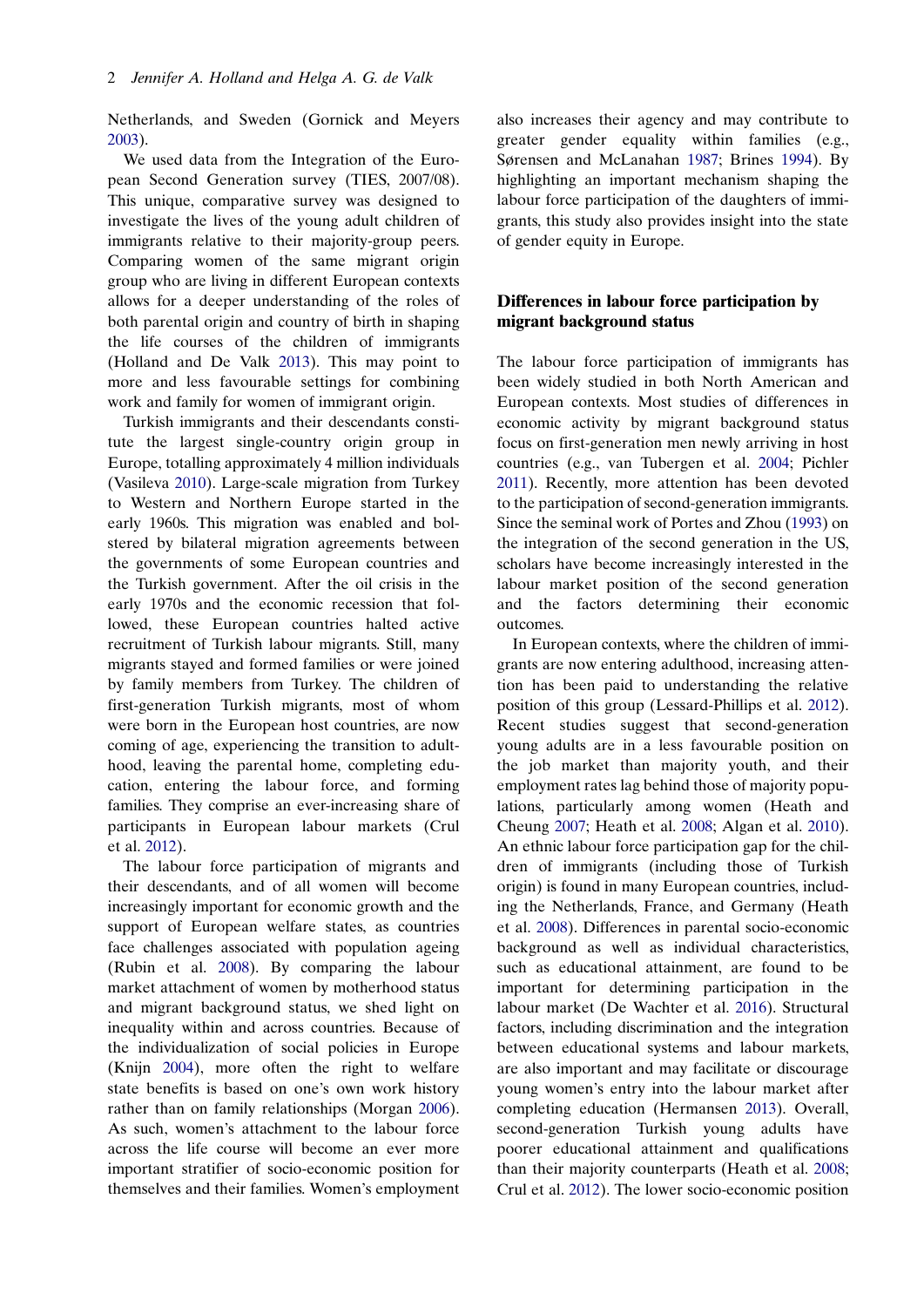<span id="page-3-0"></span>of first-generation Turkish parents has also been shown to be associated with a lack of familiarity with educational and labour market structures in their European countries of residence, with implications for the second generation's employmentrelated social capital and social networks, relative to their majority-background peers (Verhaeghe et al. [2013\)](#page-16-0).

#### Women and work across the life course

Labour force participation of women in Europe has increased dramatically in the past half century (Fagan et al. [2004](#page-14-0)). Currently, aggregate participation rates are high and increasingly similar among men and women, particularly in the Northern and Western European countries that were part of our study (Misra et al. [2011;](#page-16-0) OECD [2017\)](#page-16-0). However, while men's labour force participation tends to be stable across the life course, women's labour force participation varies at different life stages, with lower or non-participation often corresponding to periods when (young) children are present in the household (Drobnič et al. [1999](#page-14-0); Aassve et al. [2007\)](#page-13-0). Although large proportions of women do not fully leave the labour market while they have children in the household, many reduce their working hours or shift into family-friendly jobs while their children are young, with lifelong consequences for their economic position within families and societies (Brewster and Rindfuss [2000](#page-14-0); Sigle-Rushton and Waldfogel [2007;](#page-16-0) Gangl and Ziefle [2009](#page-15-0)).

The negative association between labour force participation and motherhood may be driven by causal influences in either direction, or by spurious, exogenous factors, such as wages or social norms (Engelhardt et al. [2004](#page-14-0)). Evidence for each of these explanations has been well documented (Spitze [1988](#page-16-0); Brewster and Rindfuss [2000](#page-14-0); Engelhardt et al. [2004](#page-14-0)), and scholars have identified motherhood gaps (i.e., differences between mothers and nonmothers) in wages, income, hours worked, and labour force participation, particularly between the mothers of young children and non-mothers (Budig and England [2001;](#page-14-0) Morgan [2006;](#page-16-0) Misra, Budig, et al. [2007;](#page-15-0) Sigle-Rushton and Waldfogel [2007](#page-16-0); Gangl and Ziefle [2009\)](#page-15-0). The magnitude of these gaps varies by individuals' characteristics. There is a negative association between the number of children in the household and women's labour force participation, with larger families associated with lower employment (Andersson [2000](#page-13-0)). In contrast, the

association between union status and women's labour force participation, particularly in the context of motherhood, is unclear. On the one hand, the presence of a partner may allow for more flexibility in economic activity and, to the extent that the partner is employed, women may have the opportunity to drop out of the labour force while their children are young. On the other hand, a partner may share in the care of the children, allowing women to maintain links to the labour market. While the direction of the influence has not been established for women's labour force participation, Budig and England [\(2001](#page-14-0)) demonstrated higher wage penalties for married women and argued these women might invest less in market work since they had an additional source of financial support beyond their own earnings. Women's educational attainment is negatively associated with motherhood gaps in the labour market (Euwals et al. [2011\)](#page-14-0), which may be the result of the higher opportunity costs of dropping out of the labour market for the highly educated (Becker [1991\)](#page-14-0) or different preferences for market work (Hakim [2002\)](#page-15-0).

Families of origin may also shape how women negotiate the competing demands of work and family. While much of the intergenerational economic mobility literature focuses on the links between fathers and sons, there is also a clear link between the economic behaviour of mothers and daughters: women whose mothers worked are more likely to be in the labour force and to work more hours themselves (Stevens and Boyd [1980](#page-16-0)). Socialization and social control mechanisms positively link a woman's early transition to parenthood to her mother's fertility timing, family size, and stay-athome preferences (Barber [2000](#page-13-0)). Religiosity may indirectly influence work and family life. Views on the roles of women inside and outside the home, as well as on combining care and market work, are often related to religious ideology and may operate via parental socialization and background (Fortin [2005](#page-15-0)).

## The intersection of migrant background, motherhood, and employment

While the association between motherhood status and labour force participation, and the mechanisms underlying this association, are well established for majority-background women, little is known about how the adult children of immigrants negotiate work and family life. The experience of second-generation Turkish women in Europe may differ from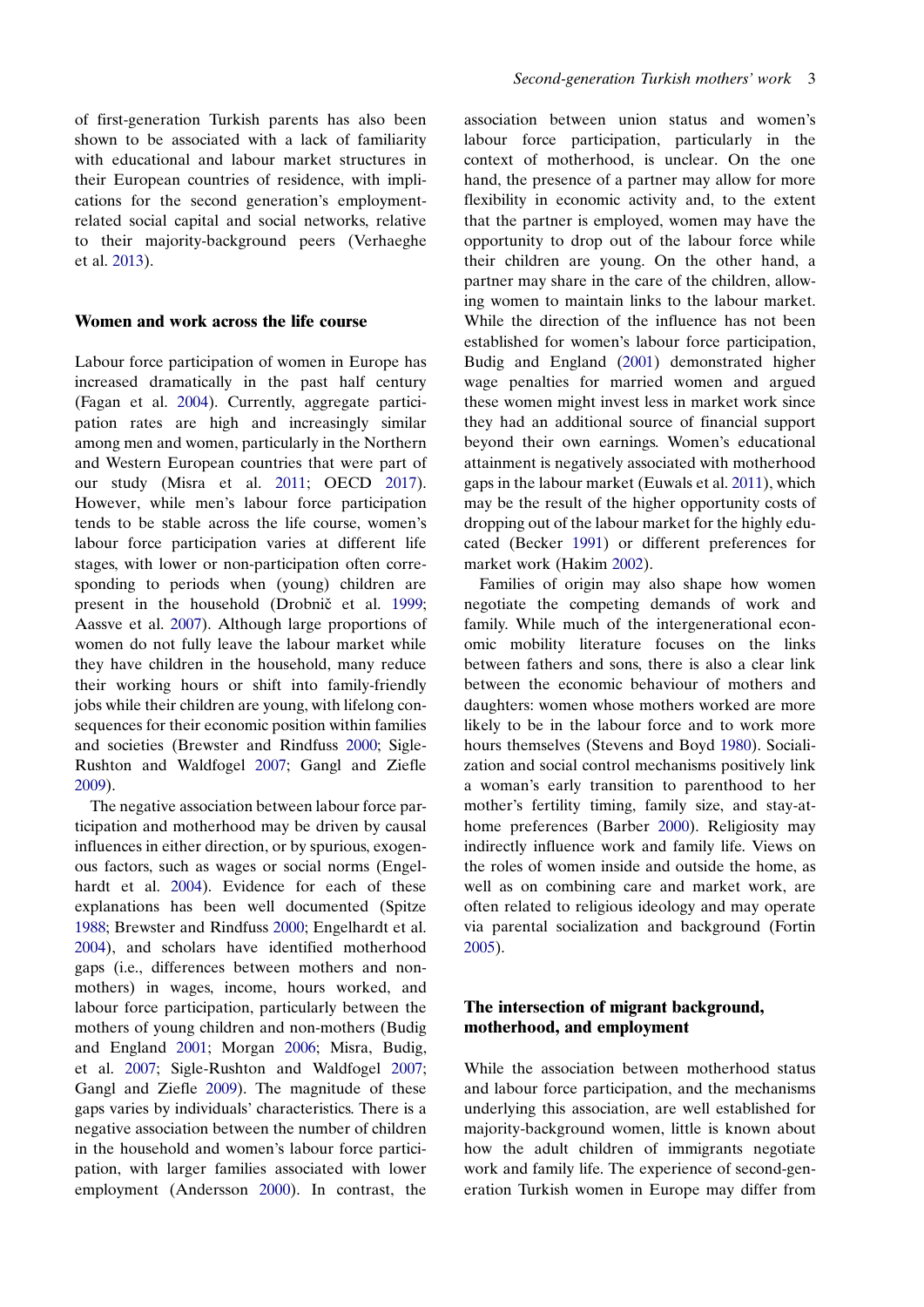<span id="page-4-0"></span>that of their majority-group peers, in that their experience of motherhood and its implications for employment while children are young intersect with their position in the socio-cultural middle ground between their parents' country of origin and their own country of birth (Foner [1997;](#page-15-0) Choo and Ferree [2010](#page-14-0); Holland and De Valk [2013](#page-15-0)).

Differential norms and values predominant in (rural) Turkey at the time the parents of these second-generation women migrated to Europe may favour separate gender spheres, with men taking on breadwinning roles and women focusing on household tasks (Idema and Phalet [2007;](#page-15-0) Copur et al. [2010](#page-14-0)). These norms and values shaped the economic experiences of the mothers of the Turkish second generation: first-generation women were less likely to have held paid jobs in Turkey before migrating or in their European countries of destination than the mothers of European majority women (Euwals et al. [2007;](#page-14-0) Huschek et al. [2011](#page-15-0); Kok et al. [2011\)](#page-15-0). Given the importance of parental socialization and the intergenerational transmission of economic behaviours, the daughters of Turkish immigrants are less likely to have had a maternal role model engaged in paid work than their majority counterparts.

To the extent that gendered norms and values of the first generation persist and influence the values and behaviour of the second generation, we may expect that, on average, the children of Turkish immigrants will hold different preferences from the majority group about the timing of family formation (Holland and De Valk [2013\)](#page-15-0) and different expectations regarding the division of paid and unpaid work and filial responsibilities (Foner [1997;](#page-15-0) Idema and Phalet [2007\)](#page-15-0). Second-generation Turkish women are more likely to enter a (married) union and have their first child at younger ages than their majority-background counterparts (Huschek et al. [2010](#page-15-0); Milewski and Hamel [2010](#page-15-0)). Consequently, their labour market trajectories during the transition to adulthood may be influenced more greatly by family life course events than those of majority women because they have had less time to establish themselves on the labour market before starting a family. The importance of attitudes towards the gendered division of paid and unpaid work may be amplified once women begin to form families (Idema and Phalet [2007](#page-15-0)), resulting in greater differentiation in labour force participation between mothers and non-mothers among the Turkish second generation. Consequently, the motherhood gap in labour force participation may be larger among Turkish-origin women than majority women (Foner [1997;](#page-15-0) Bernhardt and Goldscheider [2007;](#page-14-0) Diehl et al. [2009](#page-14-0)). By accounting for differences in the characteristics of these two groups, we expect to explain some of the differences in economic outcomes, both in general and in the context of parenthood.

### Contextual influences

Cross-national differences exist in the proportions of women and mothers engaged in the labour force. These are influenced by different normative, cultural, and political approaches to facilitating the balance between work and family demands, and by different institutional structures, particularly with respect to labour markets and their segmentation, which may facilitate or hinder women's entry and exit from the labour market (Ulrich Mayer [2004\)](#page-16-0). It is likely that these contextual factors will shape the employment behaviour of women of both immigrant and majority backgrounds over their (family) life courses. In this paper, we focus on women living in four countries: Sweden, the Netherlands, France, and Germany.

When comparing women's labour force participation across these four contexts, the highest aggregate rates of participation are observed in Sweden, a country where men and women are expected to be actively engaged in market and non-market work across the life course and this expectation is reinforced with policies and norms emphasizing individual (economic) autonomy (Gornick and Meyers [2003](#page-15-0); Misra, Moller, et al. [2007;](#page-15-0) Misra et al. [2011;](#page-16-0) Ciccia and Verloo [2012](#page-14-0)). In addition to generous parental leave wage replacement, mothers' market reentry is facilitated through job protection schemes, allowing women to return to the same position, or a similar position within a firm, after a lengthy statutory maternal leave period. Part-time work is also widespread, with more than one-third of women employed part-time (Eurostat [2016](#page-14-0)). We would, therefore, expect the difference in labour force participation between mothers and non-mothers to be smallest in Sweden.

High rates of women's labour force participation are also evident in the Netherlands. Here, the share of part-time employment is by far the highest in Europe: around 70 per cent of all women work for 28 hours or less per week, with those who have had at least one child particularly likely to work parttime (Morgan [2006](#page-16-0); Bierings and Souren [2011;](#page-14-0) Eurostat [2016](#page-14-0)). In the Netherlands, maternal care for young children is emphasized (Morgan [2006\)](#page-16-0), but labour force attachment may be maintained or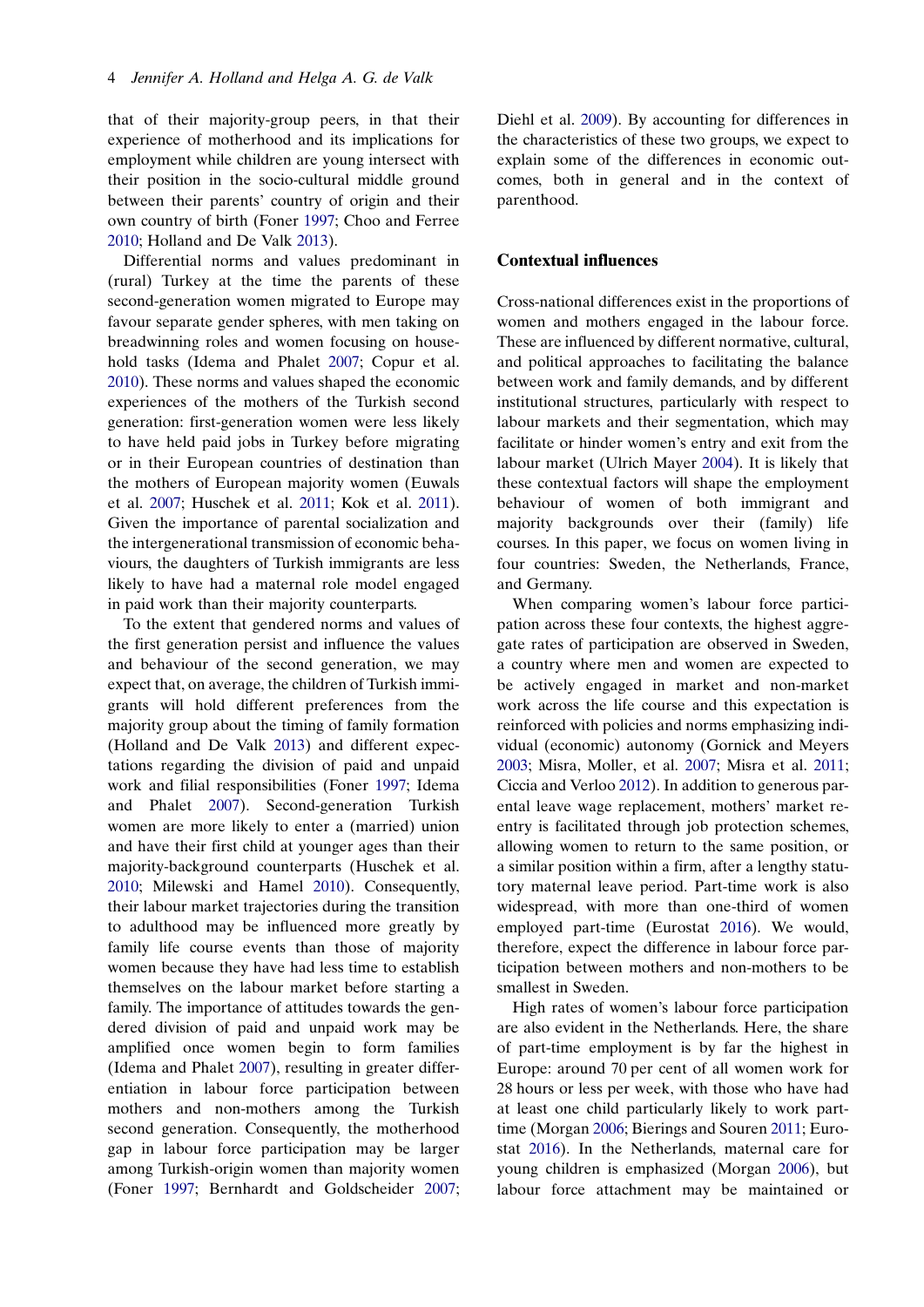<span id="page-5-0"></span>re-entry more easily achieved through part-time work.

This is in contrast with the French situation, where women's employment follows a pluralist model. For women in France, and mothers in particular, there is no explicit encouragement of labour force participation as in Sweden (Gornick and Meyers [2003](#page-15-0); Misra, Moller, et al. [2007](#page-15-0); Misra et al. [2011\)](#page-16-0). Although, there is widespread public provision of childcare, women may opt to reduce working hours to care for children in the home. A high degree of labour market segmentation has produced a twotier system: one segment characterized by permanent contracts with a high degree of regulation and protection, and a segment with shorter-term contracts, with little or no protection (Le Barbanchon and Malherbet [2013](#page-15-0)). Re-entry into higher-tier jobs may be difficult or impossible for women returning after a period of care; these women may be relegated to lower-tier positions (in different sectors of the labour market, offering a lower likelihood of career mobility and wage growth) (European Commission [2013](#page-14-0)). We expect this hybrid model to produce mixed results for women's employment, with greater inconsistency in labour force attachment over the life course for French women.

Finally, of the four countries studied here, the lowest rates of women's labour force participation are observed in Germany. A host of policy and labour market mechanisms favouring a gendered division of labour in the market and household endure, even after the introduction of new parental leave policies in 2007 (Dearing et al. [2007](#page-14-0); Spiess and Wrohlich [2008\)](#page-16-0). There continues to be a socio-cultural and socio-historical privileging of the 'male breadwinner–female caregiver' model (Leitner [2010](#page-15-0); Ciccia and Verloo [2012\)](#page-14-0), even though German men have increased their participation in care in recent decades (Geisler and Kreyenfeld [2011](#page-15-0), [2012](#page-15-0)). As with France, a high degree of labour market segmentation may make returning to the labour force after a period of care more difficult or less attractive (Ulrich Mayer and Hillmert [2003](#page-16-0)). As such, within the German context we would expect to see the greatest divergence in labour force participation between mothers and non-mothers.

Taken together, the varying socio-normative, social policy, and labour market regimes across the four countries are likely to influence the choices all women face when navigating labour force participation in the context of parenthood. Earlier studies confirm that shared institutional contexts influence those with and without an immigrant background in a similar way. For instance, in Sweden Andersson

and Scott [\(2005](#page-13-0)) and Lundström and Andersson ([2012\)](#page-15-0) demonstrated that the relationship between labour market status and fertility was largely similar for first-generation migrant and majority populations. One of the explanations provided by these authors is the shared Swedish policy context. Since both majority and second-generation women are exposed to the same institutional contexts during their youth and the transition to adulthood (Crul et al. [2012\)](#page-14-0), we would expect similar crosscountry variation in labour force outcomes in the context of motherhood for both groups.

## Data and method

#### Data and sample

Data for these analyses came from the Integration of the European Second Generation survey (TIES, 2007/08), which was carried out in 15 cities in eight European countries. TIES was the first cross-national survey specifically designed for comparative studies of the lives of young adults (aged 18–35) of secondgeneration Turkish, Moroccan, and former-Yugoslavian origin, compared with majority-group young adults. Second-generation respondents were defined as individuals born in the survey country with at least one parent born abroad in one of the three focal countries. About 90 per cent of secondgeneration respondents had two immigrant parents. The majority population was characterized as those born in the survey country with both parents born in the survey country.

An urban sampling frame was used because migration is primarily an urban phenomenon in Europe and a large proportion of migrants and their descendants live in cities (De Valk, Huisman, et al. [2011\)](#page-14-0). While the urban sampling frame was ideal for surveying the second generation across country contexts, it had implications for the sample of majority respondents. The majority subsample was not necessarily nationally representative. Rather this subsample may have come to the city for employment or education purposes and may, therefore, be more (socio-)economically advantaged, on average. We gave particular attention to the potential compositional differences of the two subsamples in our analyses and we reflect on implications of these differences for the interpretation of our results in the 'Discussion and conclusion' section.

The survey instrument covered a wide range of topics including: family background; education, employment, and labour market experiences;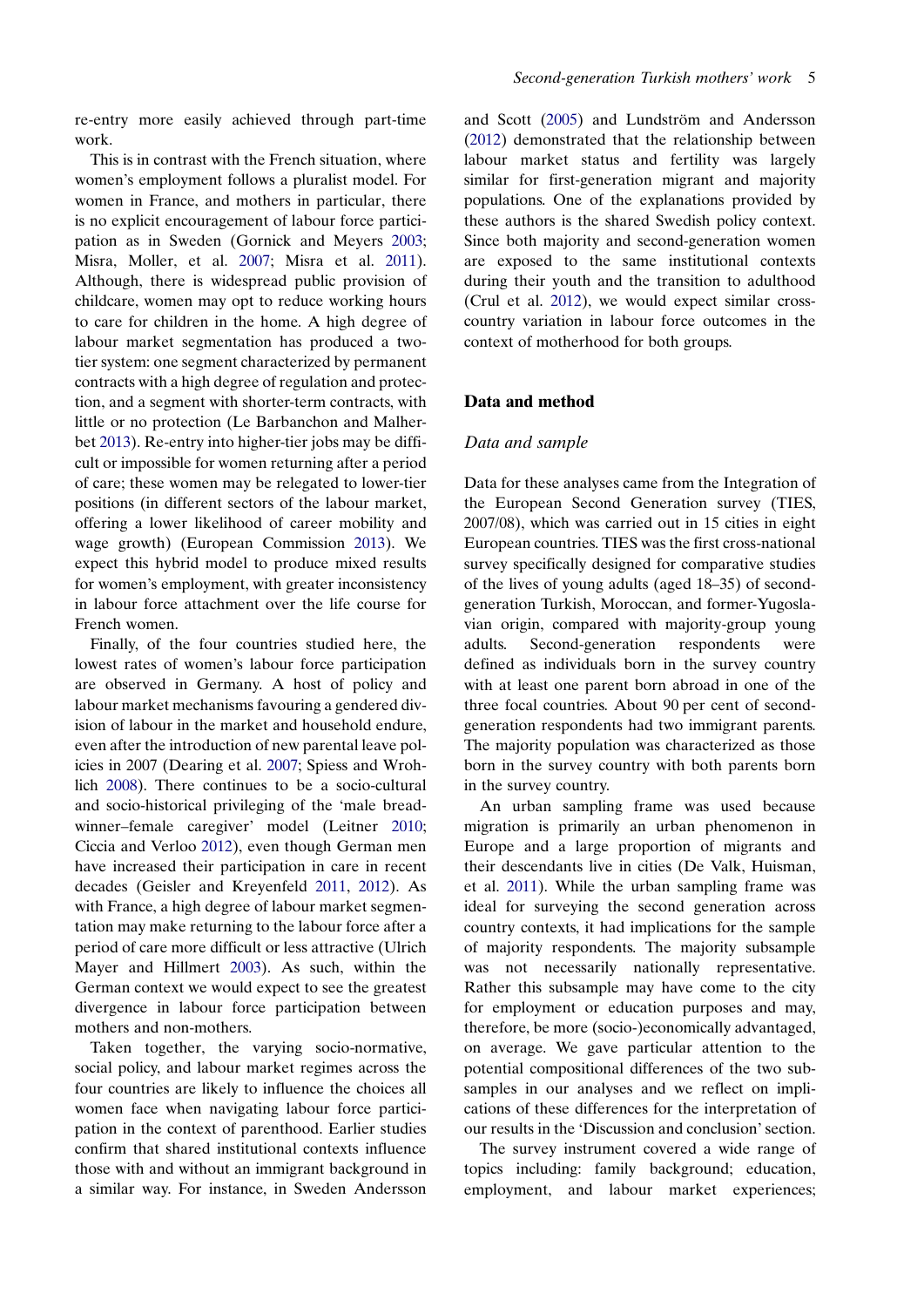<span id="page-6-0"></span>partnership and childbearing; housing and neighbourhood characteristics; social relations; identity, language, and religion. Although response rates were comparable to other surveys of ethnic minorities in Western Europe (Feskens et al. [2006\)](#page-15-0), they were relatively low on the whole, varying between 25 and 50 per cent in each city (Groenewold and Lessard-Phillips [2012](#page-15-0)).

We limited our analysis to women in four different countries where the Turkish second generation was interviewed and full information on labour force participation and family life course histories were available. The cities and countries included were: Berlin and Frankfurt, Germany ( $n = 524$ ); Paris and Strasbourg, France ( $n = 465$ ); Amsterdam and Rotterdam, the Netherlands  $(n = 519)$ ; and Stockholm, Sweden  $(n = 254)$ . Sample sizes were evenly balanced across cities and by migrant background status. We were particularly interested in the economic activity of women who had completed their education. As such, we excluded women who reported that their main economic activity was education or who were combining education and employment ( $n = 395$ ). Pursuing education beyond the compulsory level may be part of a more general and complex life course strategy, linked to labour market participation decisions in later life (Becker [1991](#page-14-0); Hakim [2002](#page-15-0)), and women may transition in and out of education, re-enrolling later in life to gain additional training. Even so, previous research has consistently demonstrated a negative association between educational enrolment and childbearing. Enrolment has a strong suppression effect on childbearing and has been shown to be a key factor driving fertility postponement (e.g., Skirbekk et al. [2004;](#page-16-0) Ní Bhrolcháin and Beaujouan [2012](#page-16-0)), while at the same time early childbearing is strongly associated with leaving education (e.g., Cohen et al. [2011\)](#page-14-0). This negative association was clearly evident in the TIES sample: among women aged 18–35 who had finished education, 37.2 per cent were mothers, while among those who were still enrolled (either full-time or combining education and employment) only 5.6 per cent were mothers (22 mothers out of 395 women still in education). Among students, decisions regarding labour force activity and the types of jobs held may differ from those of women who have left education and begun their careers. Moreover, students were not asked whether they were actively looking for work in the survey, and so we could not determine whether unemployed students were economically active or out of the labour force. Taken together, the lack of suitable measures of labour market activity and insufficient variation in motherhood status among those in education (particularly in Germany where no women enrolled in education were mothers) limited our ability to investigate the motherhood employment gap among students.

We further restricted our sample to those respondents with full information on employment history, thereby excluding 13 individuals. Our analysis sample consisted of 1,354 individuals, of whom 51.0 per cent were of Turkish descent.

## Method and variables

We estimated a logistic regression model, predicting the log of the odds of participating in the labour force at the time of the survey. Because of the small number of higher-order units (seven cities; four countries) we were unable to estimate multilevel models. We used the standard definition of labour force participation (economic activity), including those in both full- and part-time paid work, those who owned their own businesses, were self-employed or were working in a family business, those engaged in an apprenticeship, and those who were unemployed but were actively looking for work. The economically inactive included those who were unemployed and not looking for work, those who were looking after children or family members, and those who were sick or disabled. The largest share of the economically inactive reported that they were looking after children or family members (80.6 per cent).

In order to examine the associations between motherhood and labour force participation for second-generation Turkish and majority women across the four countries, we used interacted categorical variables capturing migrant background status, motherhood status, and country context as the key independent variables. For ease of interpretation we constructed a four-category variable indicating majority-background non-mothers (the reference category), majority-background mothers, Turkishbackground non-mothers, and Turkish-background mothers. We defined mothers as those women who reported an 'own' child, child-in-law (stepchild), or adopted child in the household. Although we could identify whether the respondent had 'own' children living outside the household, we did not have additional information about these children (e.g., their ages). Two respondents reported non-resident children; of these, one had other co-resident children, and was therefore already classified as a mother, and one did not. Classifying this woman as either a 'nonmother' or 'mother' did not influence our findings. In order to be consistent in our definition of mothers as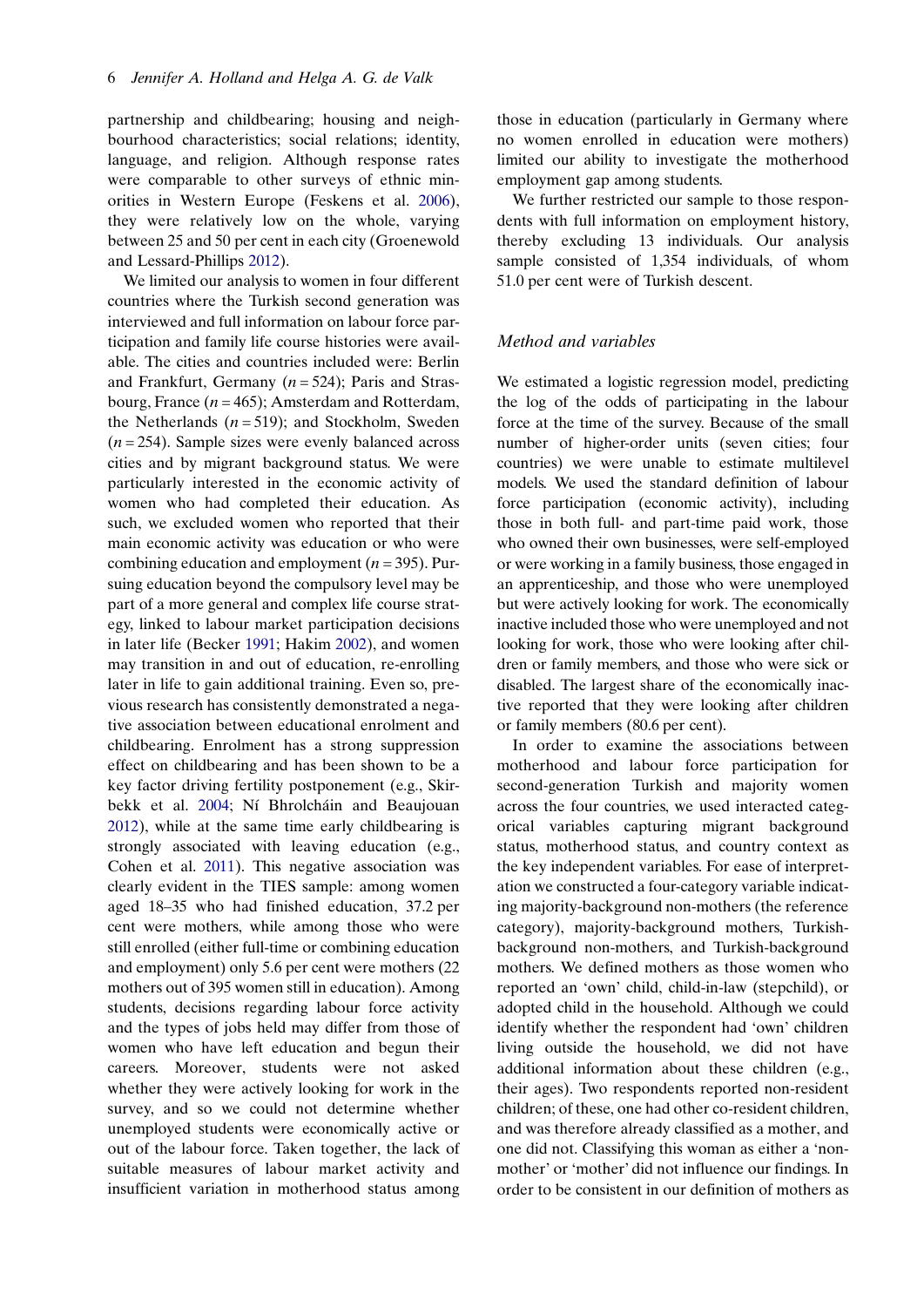those women with co-resident children, we classified this woman as a non-mother.

In order to study the influence of country of residence, we allowed the association between migrant background status and motherhood status and the log of the odds of labour force participation to vary across countries, by interacting the four-category variable identifying migrant background status and motherhood status with a set of categorical variables corresponding to Germany (the reference category), France, the Netherlands, and Sweden. Because interpreting this interaction and comparing the log of the odds of labour force participation relative to a single comparison category (i.e., majority-background nonmothers living in Germany) was conceptually complex, we calculated predicted probabilities of labour force participation for Turkish- and majority-background non-mothers and mothers living in each of the four countries.

First, we evaluated the bivariate associations between labour force participation and motherhood status, migrant background status, and country context using two-tailed  $t$ -tests. Then we modelled the associations between the key interactions and labour force participation, net of covariates accounting for differences between the subsamples of mothers and non-mothers, and those of Turkish and majority-group descent, in line with our theoretical expectations. We accounted for women's age continuously with a second-degree polynomial specification (age and age squared). To account for differences in family structure, we included respondents' co-residential partnership status, differentiating those with no co-residential partner (the reference category) and those in either a nonmarital or marital co-residential union. Women with more children may face greater constraints on their ability to be economically active. Therefore, we incorporated an indicator distinguishing women with two or more children, conditional on motherhood status. This variable could be interpreted as the average association between larger families and women's labour force participation. Balancing work and motherhood is most challenging when children are young, so we also accounted for the age of youngest child: under five years old (the reference category) vs. five years and older.

We included the respondent's highest level of education completed: secondary education or less (the reference category) vs. tertiary education. Ideally, we would specify each educational group separately, however, the group with less than secondary education constituted less than 4 per cent of the total sample. Finally, a woman's decisions about labour

force participation may be influenced by exposure to her mother's own employment and values regarding women's roles. Therefore, we accounted for whether the respondent's mother was employed when the respondent was 15 years old and whether the respondent reported that she was raised in a religious family.

## **Results**

[Table 1](#page-8-0) presents descriptive statistics for our dependent and independent variables for majority-group and second-generation Turkish women. There are some important differences between the two subsamples. Second-generation Turkish women are less likely to participate in the labour force: 89 per cent of women from the majority group were economically active at the time of the survey compared with 74 per cent of Turkish-background women. This pattern is likely to be related (in part) to other differences between the two groups. Majority-group women are, on average, two-and-a-half years older than second-generation Turkish women. More than half of Turkish- and majority-background women reported that they were in a co-residential relationship at the time of the survey. Second-generation women are more likely to have started childbearing (45 per cent vs. 29 per cent), are more likely to have two or more children (26 per cent vs. 13 per cent), and are more likely to have a youngest child under five (33 per cent vs. 23 per cent) or a youngest child aged five or above (13 per cent vs. 7 per cent).

Majority-background women are more highly educated: 47 per cent have completed tertiary education vs. only 17 per cent of Turkish-background women. With respect to background characteristics, the mothers of majority-group women are about twice as likely to have been working when their daughters were 15 than the mothers of second-generation Turkish women (62 and 30 per cent, respectively). Finally, Turkish-background women are more likely than their majority-background counterparts to report that they were raised religious: 83 and 44 per cent, respectively.

The majority and second-generation subsample sizes are evenly balanced in the full sample and across the survey-country subsamples. Slightly more than one-third of second-generation and majoritybackground respondents reside in Germany; nearly 30 per cent of both subsamples live in the Netherlands; 19 and 24 per cent of majority-group and second-generation women, respectively, live in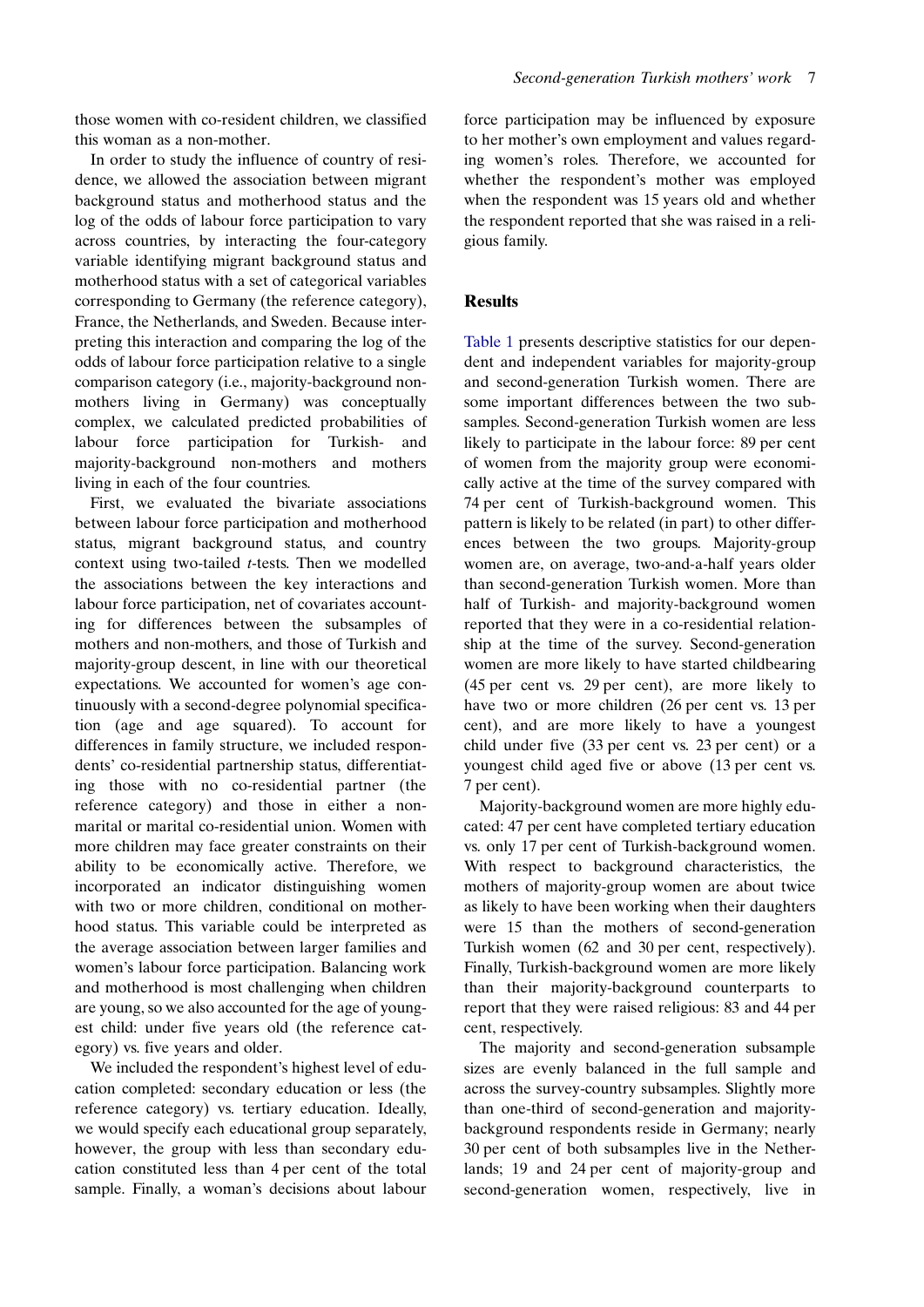## <span id="page-8-0"></span>8 Jennifer A. Holland and Helga A. G. de Valk

|                                          | Majority-<br>background women |               | Second-generation<br>Turkish women |      |
|------------------------------------------|-------------------------------|---------------|------------------------------------|------|
|                                          | $\boldsymbol{n}$              | $\frac{0}{0}$ | $\boldsymbol{n}$                   | $\%$ |
| Labour force participation               | 593                           | 89.4          | 509                                | 73.7 |
| Key covariates                           |                               |               |                                    |      |
| Parity                                   |                               |               |                                    |      |
| 0                                        | 468                           | 70.6          | 377                                | 54.6 |
| 1                                        | 110                           | 16.6          | 133                                | 19.2 |
| $2+$                                     | 85                            | 12.8          | 181                                | 26.2 |
| Country                                  |                               |               |                                    |      |
| Germany                                  | 242                           | 36.5          | 243                                | 35.2 |
| France                                   | 124                           | 18.7          | 164                                | 23.7 |
| The Netherlands                          | 193                           | 29.1          | 189                                | 27.4 |
| Sweden                                   | 104                           | 15.7          | 95                                 | 13.7 |
| <b>Additional covariates</b>             |                               |               |                                    |      |
| Age                                      |                               |               |                                    |      |
| Mean (years)                             | 28.6                          |               | 26.1                               |      |
| Standard deviation (years)               | 4.7                           |               | 4.6                                |      |
| In a partnership (cohabiting or married) | 353                           | 53.2          | 380                                | 55.0 |
| Age of youngest child                    |                               |               |                                    |      |
| Under age five                           | 150                           | 22.6          | 226                                | 32.7 |
| Age five or older                        | 45                            | 6.8           | 88                                 | 12.7 |
| Respondent's highest education completed |                               |               |                                    |      |
| Less than secondary                      | 12                            | 1.8           | 39                                 | 5.6  |
| Secondary                                | 337                           | 50.8          | 537                                | 77.7 |
| Tertiary                                 | 314                           | 47.4          | 115                                | 16.6 |
| Mother employed when respondent aged 15  | 412                           | 62.1          | 205                                | 29.7 |
| Raised religious                         | 293                           | 44.2          | 576                                | 83.4 |
| $\boldsymbol{N}$                         | 663                           |               | 691                                |      |

Table 1 Descriptive statistics for variables used in a logistic regression model of labour force participation: majoritybackground and second-generation Turkish women in Germany, France, the Netherlands, and Sweden, 2007–08

Source: The Integration of the European Second Generation survey (2007/08).

France; and around 15 per cent of women in the sample reside in Sweden.

for second-generation Turkish and majority-group women. In Germany, the Netherlands, and France, mothers are less likely to be in the labour force than non-mothers. For example, in Germany

Table 2 presents the percentage of women in the labour force by motherhood status across countries

Table 2 Labour force participation of majority-background and second-generation Turkish women by motherhood status in Germany, France, the Netherlands, and Sweden  $(N = 1,354)$ ; standard deviations in parentheses)

|                 | Majority-background women |                    | Second-generation Turkish women |                    |  |
|-----------------|---------------------------|--------------------|---------------------------------|--------------------|--|
|                 | Non-mother<br>(%)         | Mother<br>$(\%)$   | Non-mother<br>(%)               | Mother<br>$(\%)$   |  |
| Germany         | 95.77                     | 45.28 <sup>1</sup> | $85.81^2$                       | 34.09 <sup>1</sup> |  |
|                 | (0.20)                    | (0.50)             | (0.35)                          | (0.48)             |  |
| France          | 97.56                     | 85.71 <sup>1</sup> | 96.20                           | $63.53^{1,2}$      |  |
|                 | (0.16)                    | (0.35)             | (0.19)                          | (0.48)             |  |
| The Netherlands | 96.32                     | 77.19 <sup>1</sup> | 90.00                           | $53.54^{1,2}$      |  |
|                 | (0.19)                    | (0.42)             | (0.30)                          | (0.50)             |  |
| Sweden          | 96.72                     | 88.37              | 88.68                           | 83.33              |  |
|                 | (0.18)                    | (0.32)             | (0.32)                          | (0.38)             |  |

<sup>1</sup>Difference between mothers and non-mothers statistically significant at the 95 per cent confidence level, two-tailed *t*-test. <sup>2</sup>Difference between second generation Turkish and majority beckground women statistically

Difference between second-generation Turkish and majority-background women statistically significant at the 95 per cent confidence level, two-tailed *t*-test.

Source: As for Table 1.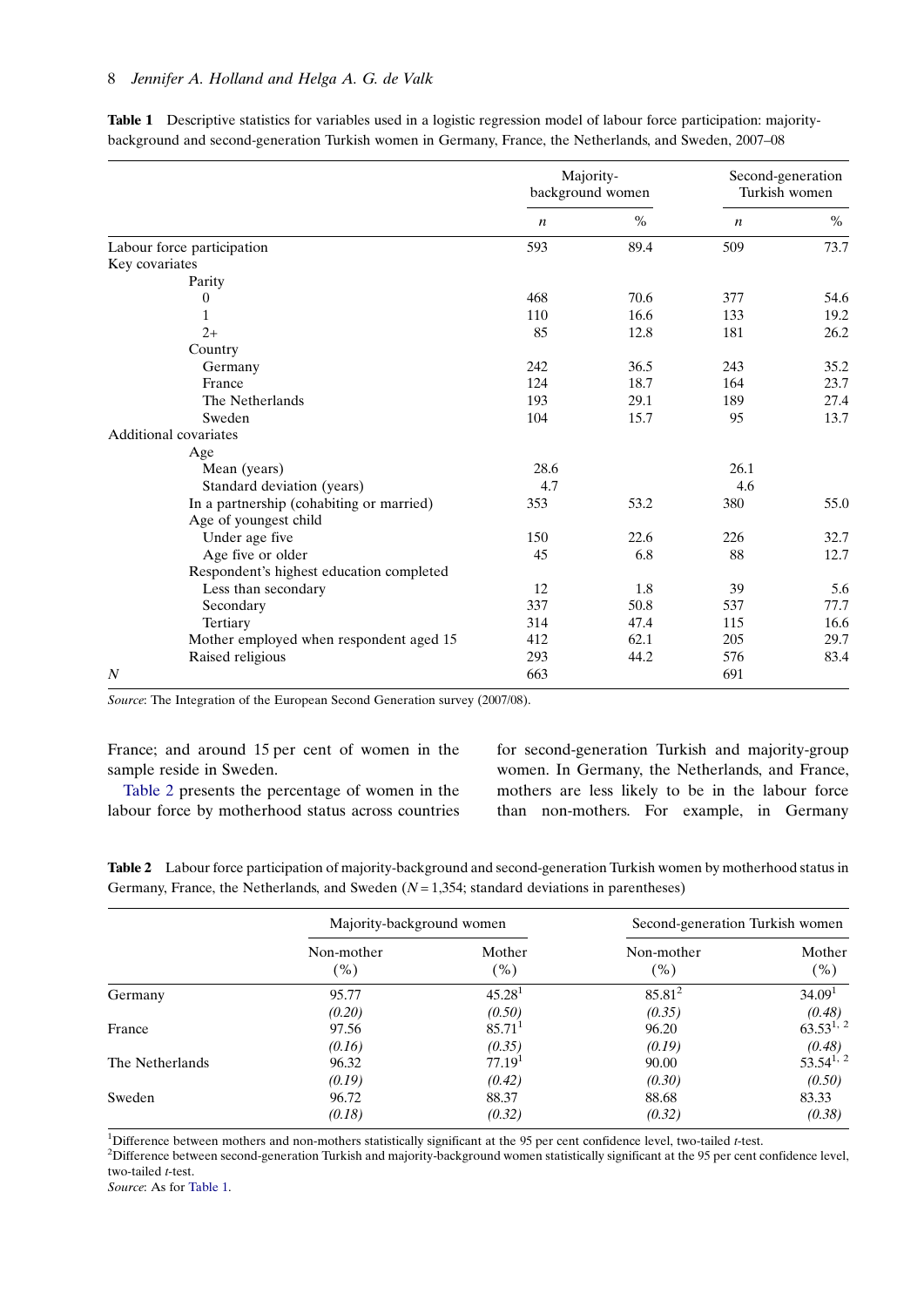<span id="page-9-0"></span>mothers are less than half as likely to be in the labour force as non-mothers, regardless of migrant background status. In France and the Netherlands, on the other hand, the motherhood gap in labour force participation is larger for the second generation than for majority-background women: a gap of 33 percentage points for the second generation vs. 12 percentage points for majority women in France, and a gap of 36 percentage points for the second generation vs. 19 percentage points for majority women in the Netherlands. In Sweden, while the percentage of mothers in the labour force is smaller than the percentage of non-mothers, the difference is not statistically significant for either second-generation or majority-background women.

When comparing second-generation Turkish women with their majority counterparts by motherhood status, two different patterns emerge across the countries. On the one hand, a large and statistically significant gap in labour force participation by migrant background status is only evident among mothers in the Netherlands and France, while the

|  |  |  |  |                                                                                   | Table 3 Regression coefficients from logistic regression of labour force participation of majority-background and second- |  |
|--|--|--|--|-----------------------------------------------------------------------------------|---------------------------------------------------------------------------------------------------------------------------|--|
|  |  |  |  | generation Turkish women in Germany, France, the Netherlands, and Sweden, 2007–08 |                                                                                                                           |  |

|                                          |                                                                             | $\beta$ | <b>SE</b> | $e^{\beta}$ |  |
|------------------------------------------|-----------------------------------------------------------------------------|---------|-----------|-------------|--|
| Constant                                 |                                                                             | $-1.38$ | 2.90      | 0.25        |  |
|                                          | Migrant background $\times$ motherhood status (main effect)                 |         |           |             |  |
|                                          | Majority-background non-mother (ref)                                        | 0.00    |           | 1.00        |  |
|                                          | Majority-background mother                                                  | $-3.55$ | $0.50***$ | 0.03        |  |
|                                          | Second-generation Turkish non-mother                                        | $-0.92$ | $0.45**$  | 0.40        |  |
|                                          | Second-generation Turkish mother                                            | $-3.54$ | $0.49***$ | 0.03        |  |
| Country of residence (main effect)       |                                                                             |         |           |             |  |
| Germany (ref)                            |                                                                             | 0.00    |           | 1.00        |  |
| France                                   |                                                                             | 0.14    | 0.82      | 1.15        |  |
|                                          | The Netherlands                                                             | $-0.08$ | 0.60      | 0.93        |  |
| Sweden                                   |                                                                             | $-0.05$ | 0.83      | 0.95        |  |
|                                          | Migrant background $\times$ motherhood status $\times$ country of residence |         |           |             |  |
| France                                   |                                                                             |         |           |             |  |
|                                          | Majority-background non-mother (ref)                                        | 0.00    |           | 1.00        |  |
|                                          | Majority-background mother                                                  | 1.85    | $0.97*$   | 6.35        |  |
|                                          | Second-generation Turkish non-mother                                        | 1.15    | 1.03      | 3.17        |  |
|                                          | Second-generation Turkish mother                                            | 1.19    | 0.88      | 3.28        |  |
|                                          | The Netherlands                                                             |         |           |             |  |
|                                          | Majority-background non-mother (ref)                                        | 0.00    |           | 1.00        |  |
|                                          | Majority-background mother                                                  | 1.69    | $0.74**$  | 5.43        |  |
|                                          | Second-generation Turkish non-mother                                        | 0.46    | 0.73      | 1.58        |  |
|                                          | Second-generation Turkish mother                                            | 0.93    | 0.67      | 2.53        |  |
| Sweden                                   |                                                                             |         |           |             |  |
|                                          | Majority-background non-mother (ref)                                        | 0.00    |           | 1.00        |  |
|                                          | Majority-background mother                                                  | 1.69    | $0.74**$  | 5.43        |  |
|                                          | Second-generation Turkish non-mother                                        | 0.46    | 0.73      | 1.58        |  |
|                                          | Second-generation Turkish mother                                            | 0.93    | $0.67**$  | 2.53        |  |
| Age                                      |                                                                             | 0.25    | 0.22      | 1.29        |  |
| Age squared                              |                                                                             | 0.00    | 0.00      | 1.00        |  |
| In a partnership (cohabiting or married) |                                                                             | $-0.30$ | 0.24      | 0.74        |  |
| Parity 2+                                |                                                                             | $-0.66$ | $0.22***$ | 0.52        |  |
| Youngest child under age five            |                                                                             | $-0.62$ | $0.25**$  | 0.54        |  |
| Respondent completed tertiary education  |                                                                             | 0.46    | $0.25*$   | 1.58        |  |
| Mother employed when respondent aged 15  |                                                                             | 0.53    | $0.19***$ | 1.70        |  |
| Raised religious                         |                                                                             | 0.03    | 0.21      | 1.03        |  |
| $\boldsymbol{N}$                         |                                                                             |         | 1,354     |             |  |
| Pseudo $R^2$                             |                                                                             |         | 0.27      |             |  |
| Log-likelihood (null model)              |                                                                             |         | $-650.65$ |             |  |
| Log-likelihood (model)                   |                                                                             |         | $-475.07$ |             |  |
| df (degrees of freedom)                  |                                                                             | 24      |           |             |  |

*Notes*: Ref denotes the reference category. SE denotes the standard error. \*p < 0.01; \*\*p < 0.05; \*\*\*p < 0.01; \*\*\*\*p < 0.001. Source: As for [Table 1.](#page-8-0)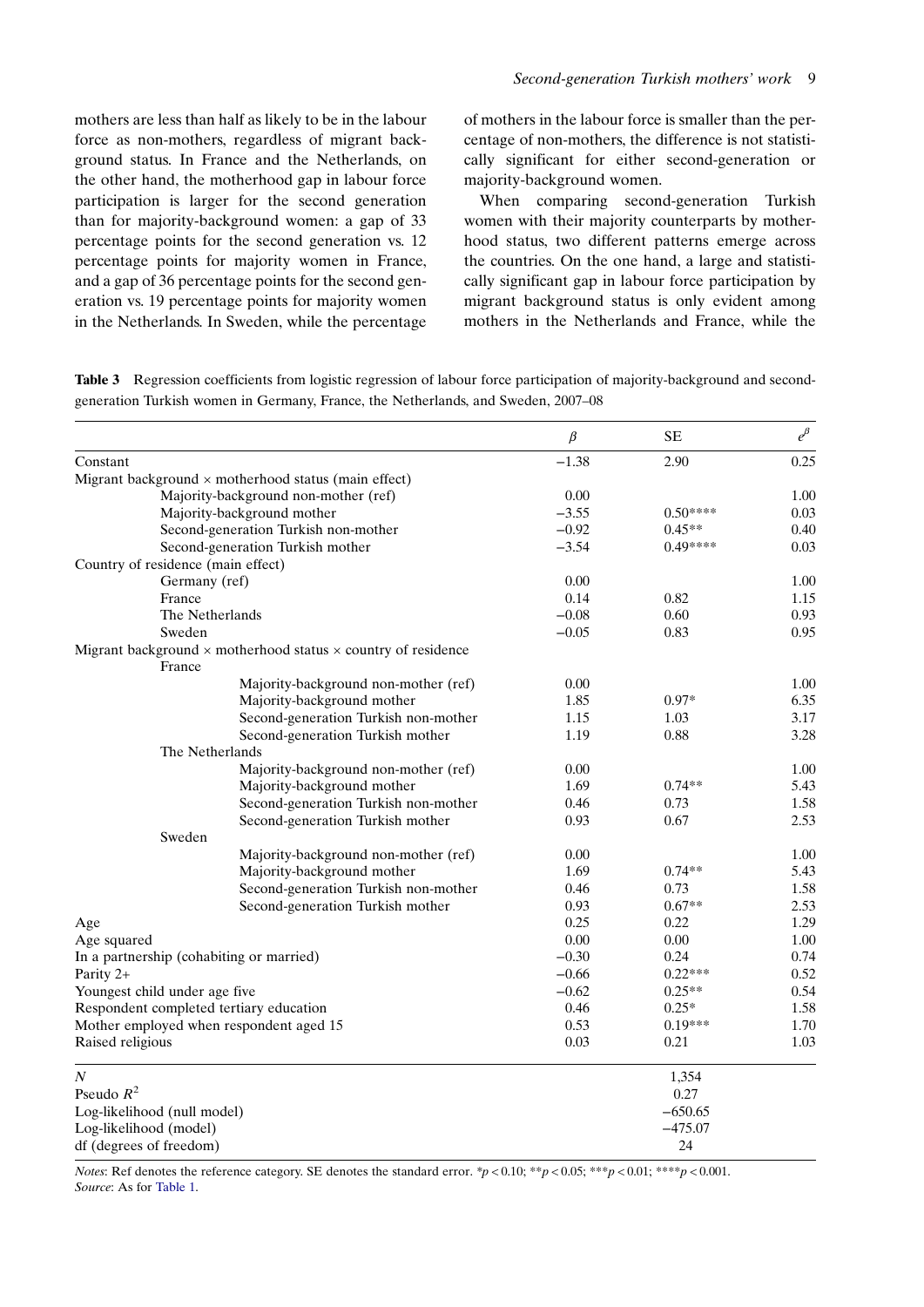differences in labour force participation among nonmothers are much smaller and not statistically significant. On the other hand, the reverse pattern is found in Germany. Here there is evidence of differential labour force attachment between second-generation and majority non-mothers; however, this gap is narrower and non-significant among mothers. While this pattern of a larger 'second-generation' gap in participation among non-mothers is also evident in Sweden, the difference is not statistically significant.

These patterns may stem from differences in the individual and background characteristics of the majority- and Turkish-background samples in each country. We present a model of women's labour force participation net of demographic, educational, and background characteristics in [Table 3.](#page-9-0) Looking first at these characteristics, we find no statistically significant association between age at interview and the log of the odds of labour force participation, net of other characteristics. With respect to family situation, we find no evidence of a statistically significant association between living in a marital or nonmarital co-residential partnership and labour force participation; however, on average, having a larger family (two or more co-resident children) and having young children (at least one under the age of five) are both associated with lower odds of labour force participation. Tertiary-educated women have higher odds of labour force participation than women without a degree (but only reaching marginal statistical significance at the 10 per cent level); this finding is consistent with theories suggesting higher opportunity costs to inactivity or greater preferences for market work among the highly educated. Intergenerational influences are

also evident. Women whose mothers were employed when they were aged 15 have 53 per cent higher odds of labour force participation than those whose mothers were not employed. However, being raised religious is not associated with labour force participation, net of other individual and background characteristics.

Because of the complexity of interpretation of the three-way interactions, we present predicted probabilities of labour force participation (with 95 per cent confidence intervals) for women by migrant background status and motherhood status across country contexts in Table 4 and [Figure 1.](#page-11-0) In general, accounting for individual and background characteristics reduces differences in predicted labour force participation between Turkish- and majority-background women, between mothers and non-mothers, and between Turkish- and majoritybackground women by motherhood status. Compared with the descriptive results in [Table 2,](#page-8-0) the model results in Table 4 show that the motherhood gaps for majority-background women are only marginally reduced, while the reduction in the motherhood gaps are more marked for Turkishbackground women. [Figure 1](#page-11-0) shows clearly that women still face the most sizeable motherhood differential in labour force participation in Germany; this gap is estimated to be five percentage points smaller for second-generation Turkish women than for their majority peers. In Sweden, the difference in labour force participation by motherhood status among Turkish-background women is negligible (one percentage point), whereas majority women face an eight percentage point gap in their labour force participation (although the difference is not

Table 4 Predicted probabilities and 95 per cent confidence intervals (in parentheses) from logistic regression of labour force participation of majority-background and second-generation Turkish women by motherhood status in Germany, France, the Netherlands, and Sweden, 2007–08 ( $N = 1,354$ )

|                 | Majority-background women |                 | Second-generation Turkish women |                 |  |
|-----------------|---------------------------|-----------------|---------------------------------|-----------------|--|
|                 | Non-mother                | Mother          | Non-mother                      | Mother          |  |
| Germany         | 0.96                      | 0.43            | 0.91                            | 0.43            |  |
|                 | $(0.93 - 0.99)$           | $(0.26 - 0.60)$ | $(0.86 - 0.97)$                 | $(0.28 - 0.59)$ |  |
| France          | 0.97                      | 0.85            | 0.97                            | 0.74            |  |
|                 | $(0.92 - 1.01)$           | $(0.72 - 0.98)$ | $(0.94 - 1.01)$                 | $(0.62 - 0.86)$ |  |
| The Netherlands | 0.96                      | 0.79            | 0.94                            | 0.64            |  |
|                 | $(0.92 - 1.00)$           | $(0.66 - 0.93)$ | $(0.89 - 0.99)$                 | $(0.51 - 0.77)$ |  |
| Sweden          | 0.96                      | 0.88            | 0.90 <sub>1</sub>               | 0.89            |  |
|                 | $(0.91 - 1.02)$           | $(0.76 - 1.00)$ | $(0.81 - 0.99)$                 | $(0.80 - 0.98)$ |  |

Note: Additional covariates set to age 27, secondary education or less, parity less than two, in a partnership, mother employed at age 15, and raised religious.

Source: As for [Table 1](#page-8-0).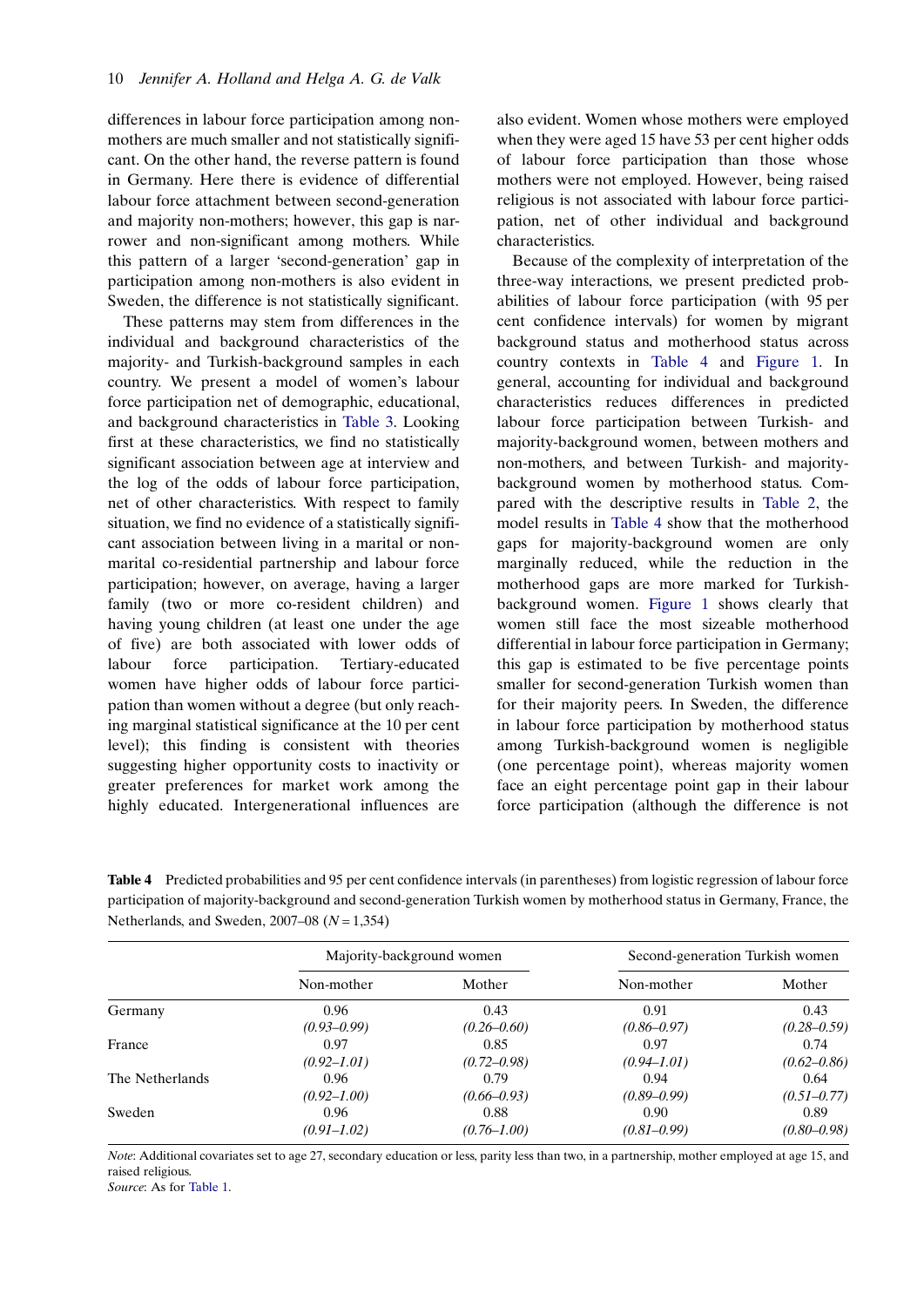<span id="page-11-0"></span>

Figure 1 Predicted probabilities and 95 per cent confidence intervals from logistic regression of labour force participation of majority-background and second-generation Turkish women by motherhood status in Germany, France, the Netherlands, and Sweden,  $2007-08$  ( $N = 1,354$ ) Source: The Integration of the European Second Generation survey (2007/08).

statistically significant). Differential motherhood gaps remain for Turkish- and majority-background mothers in the Netherlands (30 and 17 percentage points, respectively) and France (23 and 12 percentage points, respectively); however, they do not reach conventional levels of statistical significance  $(p < 0.05)$  net of individual demographic, educational, and family background characteristics.

## Discussion and conclusion

In this paper, we have investigated differences in labour force participation among second-generation Turkish and majority-background women by motherhood status across four European country contexts. We have provided new insights into how family context is linked to labour force attachment among women of migrant origin.

Observed differences in the labour force participation of mothers and non-mothers across countries are, overall, as expected. In Germany, we find the largest motherhood gaps, whereas in Sweden the difference in labour force participation between mothers and non-mothers is the smallest, with France and the Netherlands falling in between. An interesting pattern of cross-country variation in women's labour force participation by motherhood and migrant background status is evident. Our trivariate analysis revealed that the sizes of motherhood gaps in labour force participation are similar for Turkish- and majority-background women in Germany and in Sweden. However, an additional gap for second-generation Turkish mothers is evident in the Netherlands and France.

Some of this additional disadvantage could be attributed to compositional differences across subpopulations. From our model, we found parity and age of the youngest child to be strong predictors of labour force participation: mothers of two or more children and mothers with young children (aged under five) are more likely to be out of the labour force. Education is positively associated with labour force participation, and socialization, through women's experience of their own mother's employment, plays a role in determining women's labour market activity. We did not find evidence that being raised in a religious household is associated with labour force participation. It may be that household religiosity in childhood is only a weak proxy for gender role values or that the measure in our study was too limited to capture the diversity of religious upbringing and related values.

After taking individual and background characteristics into account, the differences in predicted labour force participation between second-generation Turkish and majority-background mothers in France and the Netherlands are attenuated (from 22 to 11 percentage points, and from 24 to 13 percentage points, respectively) and are no longer statistically significant. Our ability to make precise point estimates may be limited by our small sample sizes. Still, if there is a residual disadvantage among Turkish-background mothers in the Netherlands and France, but not in Germany and Sweden, it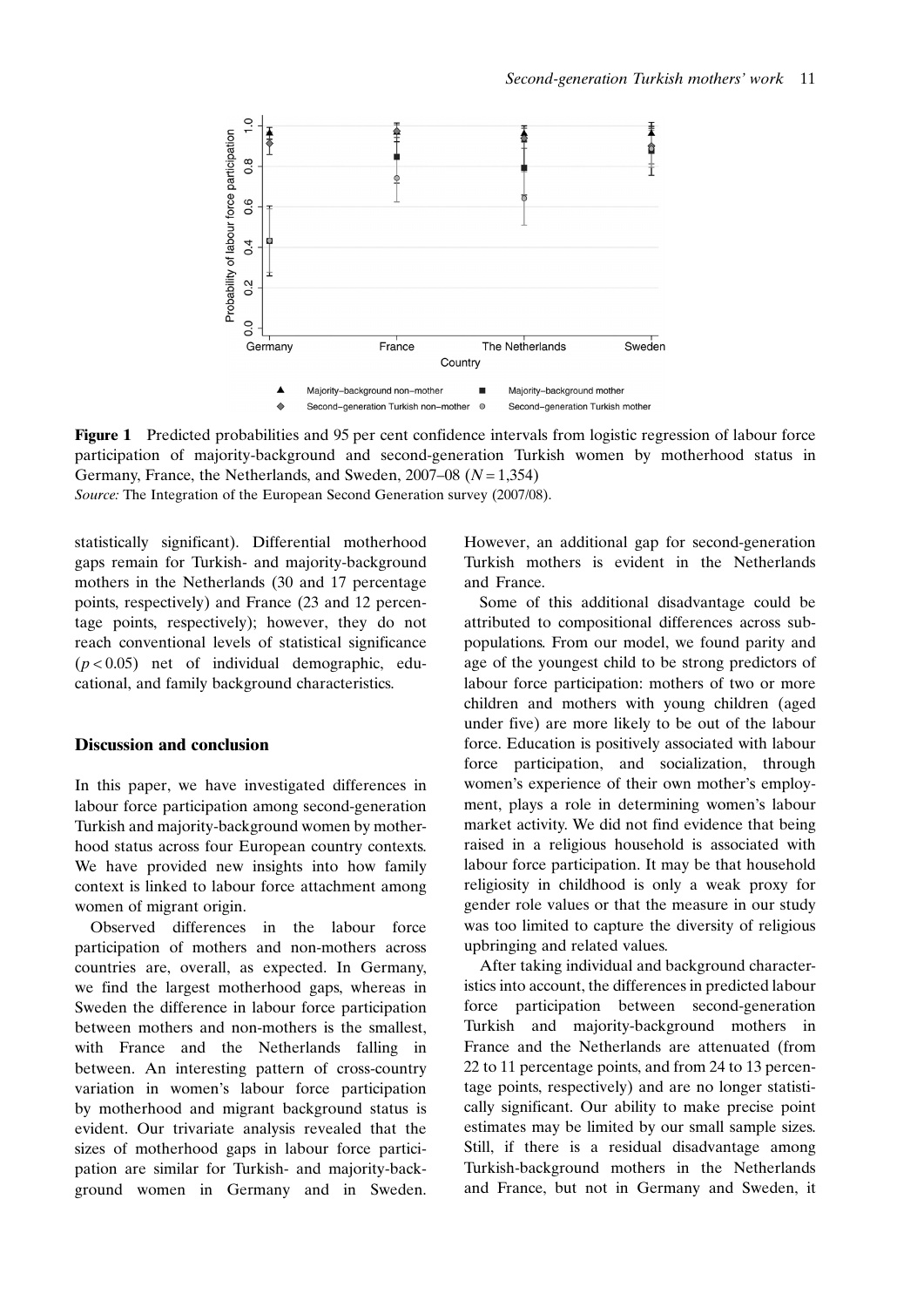may be that this pattern is related to the degree to which there are clear normative patterns regarding women's labour force participation before and after childbearing. In Germany, the tendency towards separate spheres for men and women may dominate among both majority-group and Turkish-origin families, resulting in similar economic behaviour within the context of childbearing for both groups. In Sweden, the pervasive policy and normative emphasis on individualization and independence, and support for men's and women's continued economic activity through the provision of parental leave and high-quality childcare for preschool-aged children, may influence the behaviour of both Swedish- and Turkish-background women. Even if second-generation Turkish women were more likely to experience parental socialization favouring strongly gendered division of paid and unpaid work, the strong normative influence and the equalizing influence of the Swedish welfare state regime would likely play a role in shaping women's economic behaviour within the context of childbearing and childrearing (Lundström and Andersson [2012\)](#page-15-0). On the other hand, the institutional and normative contexts in the Netherlands and France afford women a choice between remaining (marginally) attached to the labour market or withdrawing fully when children are small. It may be that in these more fluid normative contexts, where the emphasis does not fall strongly on the side of labour force attachment (e.g., in Sweden) or labour force withdrawal (e.g., in Germany), individual preferences for labour market withdrawal are more easily exercised. If Turkish-background women with young children disproportionally favour economic inactivity compared with their majority counterparts in the Netherlands and France (Idema and Phalet [2007](#page-15-0); Copur et al. [2010\)](#page-14-0), we would indeed expect a larger motherhood gap in labour force participation in these countries.

In the analysis reported in this paper, we focused on the labour force participation of women who had left education. It is likely that pursuing education beyond the compulsory level is a strategy for improving one's position in the labour market, and thus pursuing higher education may predict higher levels of labour force attachment over the life course. Indeed, we find higher levels of attachment among the highly educated, consistent with higher opportunity costs of exiting the labour force or different preferences for market work. Moreover, different degrees of market segmentation across these coordinated market economies may have implications for the labour market returns to educational investment and the related opportunity costs of labour market withdrawal. Extending this analysis to consider how the association between labour market dynamics and childbearing may vary by level of education among majority- and immigrant-background women across Europe could be a fruitful avenue for future research.

The cross-sectional nature of the TIES data precluded us from exploring the causal impact of motherhood on labour force participation. The development of high-quality longitudinal data is essential to deepen our understanding of the interrelationship between labour market and family dynamics, and the balance of work and family life among the European second generation. While such cross-national comparative data are not yet available, they would allow for a better understanding of how and to what extent potential ethnic differentials are actually a reflection of the differential (causal) impact of motherhood on labour force participation or a differential selection into work and family among European women of diverse origins.

While the TIES survey is a unique resource for insights into the experiences of the second-generation young adults of Turkish origin living in several European cities, our results cannot be extrapolated to broader national or other European populations. As noted, the majority subsample included in the survey is (socio-)economically advantaged relative to the second generation: majority respondents are more likely to be highly educated and older, more likely to have a mother who worked when they were 15 years old, and they may also differ on other unobserved dimensions. If majority populations are more likely to have come to cities for employment or education, or have more progressive orientations towards women's labour force participation, combining work and family, and gender role ideologies, we may overestimate the negative association between Turkish background and labour force participation. Bearing this potential selection in mind, our finding of only small differentials in labour force participation and in the motherhood gap between Turkish- and majority-background women is even more striking. Second-generation Turkish and majority-group women may, in fact, be more similar in their labour force participation (all else being equal) than we have estimated here.

Even though our data do not allow for an investigation of the unique mechanisms shaping labour force participation or the institutional barriers to work for second-generation Turkish women within individual countries, our analyses point to the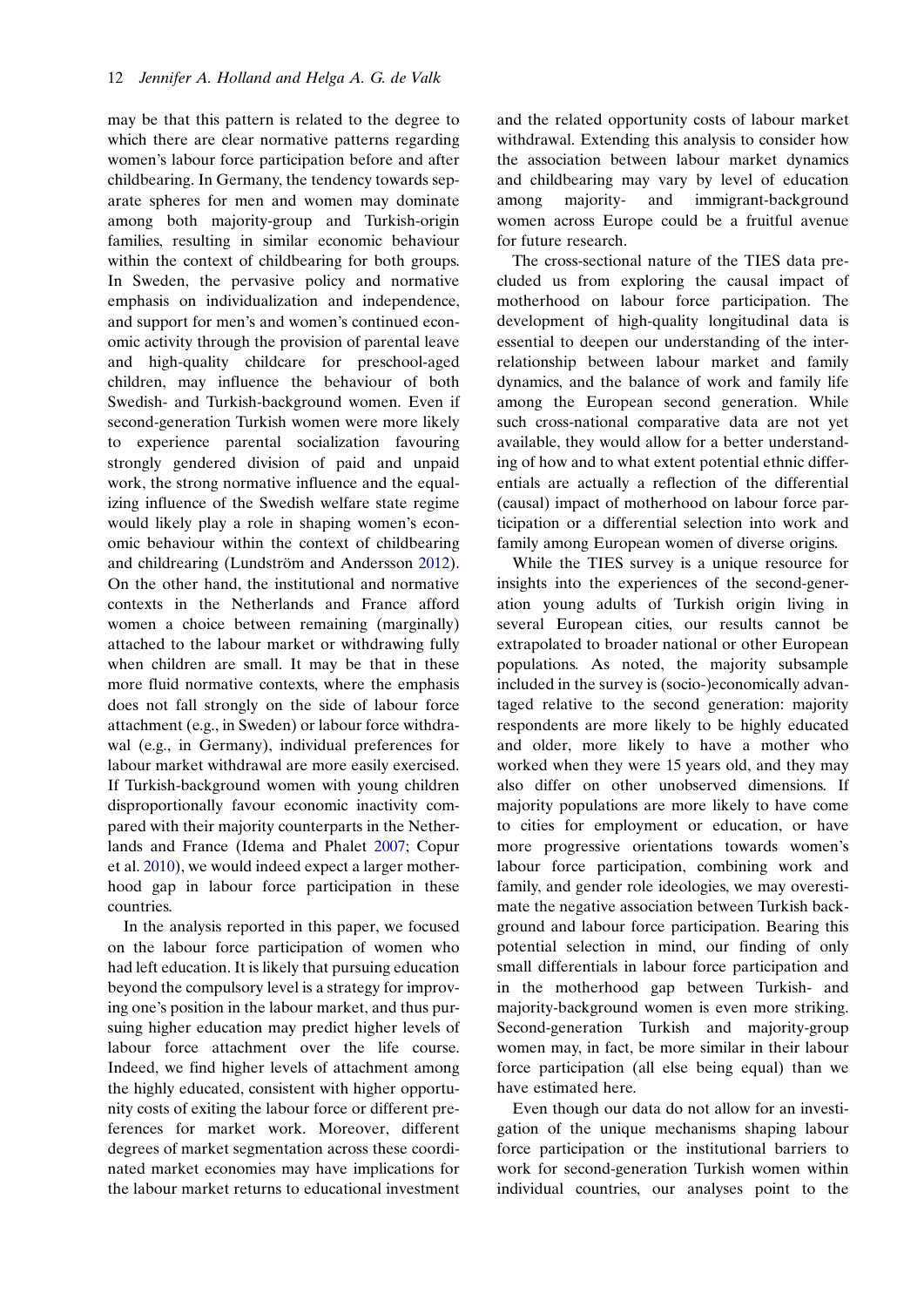<span id="page-13-0"></span>importance of national context for the labour force participation of Turkish-origin women. In addition to differing normative and policy contexts underlying our findings, there may also be differing levels of ethnic discrimination in the labour force or in education (Hermansen [2013](#page-15-0)) or differences in employment-related social capital (Verhaeghe et al. [2013](#page-16-0)) across and within countries. While variation in labour market outcomes do not necessarily indicate the presence of discrimination or social capital deficits, we cannot rule out the possibility that they underlie part of the differences observed between second-generation Turkish and majority women in this study.

To highlight the importance of institutional factors in shaping work and family outcomes further, future research must be broadened to include the experiences of women of other second-generation origins. Taking into account the experience of more diverse subpopulations would illuminate how specific cultural, socio-economic, and labour market mechanisms operate differently by migrant origin and improve our understanding of the economic position of the second generation and gender equity among diverse European populations. So too would the inclusion of more country contexts and time periods, allowing for more sophisticated multilevel analyses, in order to explore the possible mechanisms driving these cross-country differences. Another fruitful avenue of research would be to investigate heterogeneity in the uptake and effects of specific family polices, such as formal or informal childcare or parental leave, on women's labour force activity (Lundström and Andersson [2012;](#page-15-0) Kil et al. [2015\)](#page-15-0), in order to disentangle the role of policy vs. cultural norms in shaping women's labour market behaviour over the life course.

Taken together, it is clear from these findings that individuals' employment decisions are not made in a vacuum. Institutional and socio-normative contexts matter for the economic activity of secondgeneration Turkish women and their majority counterparts. These are essential insights, not only for scholars but also for policymakers. For example, by 2020 the European Union intends to reach 75 per cent employment levels among the working-age population (European Commission [2011\)](#page-14-0). These findings suggest that broad-based policy interventions, focusing on gender equity and improving work/family balance, may improve the employment circumstances and economic position of all women, regardless of immigrant background, in increasingly diverse European labour markets.

# **Notes**

- 1. Please direct all correspondence to Jennifer A. Holland, Department of Social Statistics and Demography, University of Southampton, Highfield Campus, Southampton SO17 1BJ, UK. E-mail: [j.a.holland@southampton.ac.uk](mailto:j.a.holland@southampton.ac.uk)
- 2. This work was supported by the European Research Council Starting Grant project, 'Families of migrant origin: a life course perspective' (project number 263829), awarded to Helga A. G. de Valk. The authors gratefully acknowledge helpful suggestions from Anne Gautier, Dana Garbarski, Kimberly Turner, Silke Roth, two anonymous reviewers, Population Studies' outstanding copy editor, and the editors of Population Studies. Previous versions of this paper were presented at the annual meeting of the Population Association of America (New Orleans, USA; April 2013), the Nordic Demographic Symposium (Tønsberg, Norway; September 2012), and the Statistics Norway and Norwegian Research Council Workshop on Gender and Partnership Dynamics (Lillehammer, Norway; February 2012).

# ORCID

Jennifer A. Holland [http://orcid.org/0000-0001-](http://orcid.org/0000-0001-8383-047X) [8383-047X](http://orcid.org/0000-0001-8383-047X)

# References

- Aassve, Arnstein, Francesco C. Billari, and Raffaella Piccarreta. [2007](#page-1-0). Strings of adulthood: a sequence analysis of young British women's work-family trajectories, European Journal of Population / Revue européenne de Démographie 23(3/4): 369–388.
- Algan, Yann, Christian Dustmann, Albrecht Glitz, and Alan Manning. [2010.](#page-1-0) The economic situation of first and second-generation immigrants in France, Germany and the United Kingdom, The Economic Journal 120(542): F4–F30.
- Andersson, Gunnar. [2000.](#page-3-0) The impact of labour-force participation on childbearing behaviour: pro-cyclical fertility in Sweden during the 1980s and the 1990s, European Journal of Population/ Revue europenne de Dmographie 16(4): 293–333.
- Andersson, Gunnar and Kirk Scott. [2005](#page-5-0). Labour-market status and first-time parenthood: the experience of immigrant women in Sweden, 1981–97, Population Studies 59(1): 21–38.
- Barber, Jennifer S. [2000.](#page-3-0) Intergenerational influences on the entry into parenthood: mothers' preferences for family and nonfamily behavior, Social Forces 79(1): 319–348.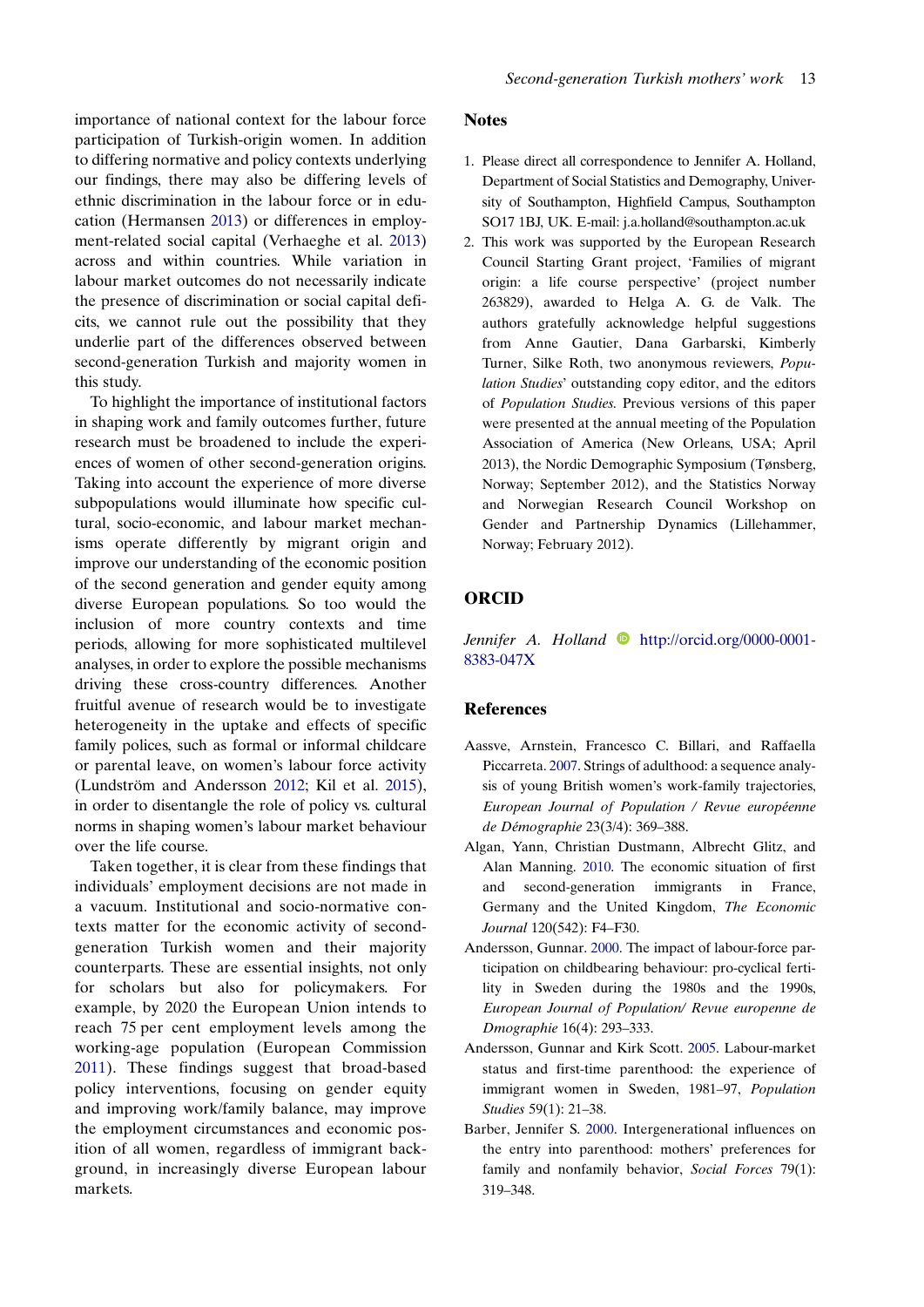- <span id="page-14-0"></span>Becker, Gary S. [1991.](#page-3-0) A Treatise on the Family. Cambridge, MA: Harvard University Press.
- Bernhardt, Eva and Frances Goldscheider. [2007.](#page-4-0) Gender and work–family balance, in E. Bernhardt, C. Goldscheider, F. Goldscheider, and G. Bjerén (eds), Immigration, Gender, and Family Transitions to Adulthood in Sweden. Lanham, MD: University Press of America, pp. 95–113.
- Bierings, Harry and Martijn Souren. [2011](#page-4-0). Minder werken na geboorte kind [Less work after the birth of a child], Sociaaleconomische Trends, 3e Kwartaal 2011 [Socioeconomic Trends, 3rd Quarter 2011]. The Hague, the Netherlands: Statistics Netherlands.
- Brewster, Karin L. and Ronald R. Rindfuss. [2000.](#page-3-0) Fertility and women's employment in industrialized nations, Annual Review of Sociology 26: 271–296.
- Brines, Julie. [1994](#page-2-0). Economic dependency, gender, and the division of labor at home, American Journal of Sociology 100(3): 652-688.
- Budig, Michelle J. and Paula England. [2001.](#page-3-0) The wage penalty for motherhood, American Sociological Review 66: 204–225.
- Choo, Hae Yeon and Myra Marx Ferree. [2010](#page-1-0). Practicing intersectionality in sociological research: a critical analysis of inclusions, interactions, and institutions in the study of inequalities, Sociological Theory 28(2): 129–149.
- Ciccia, Rossella and Mieke Verloo. [2012](#page-4-0). Parental leave regulations and the persistence of the male breadwinner model: using fuzzy-set ideal type analysis to assess gender equality in an enlarged Europe, Journal of European Social Policy 22(5): 507–528.
- Cohen, Joel E., Øystein Kravdal, and Nico Keilman. [2011.](#page-6-0) Childbearing impeded education more than education impeded childbearing among Norwegian women, Proceedings of the National Academy of Sciences 108 (29): 11830–11835.
- Copur, Zeynep, Sibel Erkal, Nuri Dogan, and Sukran Safak. [2010.](#page-4-0) Sharing and spending time on domestic tasks: a Turkish sample, Journal of Comparative Family Studies 41(1): 87–109.
- Crul, Maurice, Jens Schneider, and Frans Lelie. [2012](#page-2-0). The European Second Generation Compared: Does the Integration Context Matter? Amsterdam: Amsterdam University Press.
- Dearing, Helene, Helmut Hofer, Christine Lietz, Rudolf Winter-Ebmer, and Katharina Wrohlich. [2007](#page-5-0). Why are mothers working longer hours in Austria than in Germany? A comparative microsimulation analysis, Fiscal Studies 28(4): 463–495.
- De Valk, Helga A. G., Corina Huisman, and Kris R. Noam. [2011](#page-5-0). Migration Patterns and Immigrant Characteristics in North-Western Europe. The Hague, The Netherlands: NIDI.
- De Valk, Helga A. G., Michael Windzio, Matthias Wingens, and Can Aybek. [2011.](#page-1-0) Immigrant settlement and the life course: an exchange of research perspectives and outlook for the future, in M. Wingens, M. Windzio, H. A. G. de Valk, and C. Aybek (eds), A Life-course Perspective on Migration and Integration. Dordrecht, NL: Springer, pp. 283–297.
- De Wachter, David, Karel Neels, Jonas Wood, and Jorik Vergauwen. [2016.](#page-2-0) The educational gradient of maternal employment patterns in 11 European countries, in D. Mortelmans, K. Matthijs, E. Alofs, and B. Segaert (eds), Changing Family Dynamics and Demographic Evolution: The Family Kaleidoscope. Cheltenham, UK: Edward Elgar Publishing Limited, pp. 140–178.
- Diehl, Claudia, Matthias Koenig, and Kerstin Ruckdeschel. [2009](#page-4-0). Religiosity and gender equality: comparing natives and Muslim migrants in Germany, Ethnic and Racial Studies 32(2): 278–301.
- Drobnič, Sonja, Hans-Peter Blossfeld, and Götz Rohwer. [1999](#page-1-0). Dynamics of women's employment patterns over the family life course: a comparison of the United States and Germany, Journal of Marriage and the Family 61(1): 133–146.
- Engelhardt, Henriette, Tomas Kögel, and Alexia Prskawetz. [2004.](#page-3-0) Fertility and women's employment reconsidered: a macro-level time-series analysis for developed countries, 1960–2000, Population Studies 58 (1): 109–120.
- European Commission. [2011.](#page-13-0) Europe 2020 Targets. Available: [http://ec.europa.eu/europe2020/targets/eu](http://ec.europa.eu/europe2020/targets/eu-targets/index_en.htm)[targets/index\\_en.htm](http://ec.europa.eu/europe2020/targets/eu-targets/index_en.htm) (accessed: 31 March 2017).
- European Commission. [2013.](#page-5-0) The current situation of gender equality in France – Country Profile 2013. Available: [http://ec.europa.eu/justice/gender-equality/](http://ec.europa.eu/justice/gender-equality/files/epo_campaign/131203_country-profile_france.pdf) [files/epo\\_campaign/131203\\_country-profile\\_france.pdf](http://ec.europa.eu/justice/gender-equality/files/epo_campaign/131203_country-profile_france.pdf) (accessed: 11 November 2016).
- Eurostat. [2016.](#page-4-0) Distribution of population aged 18 and over by part-time or full-time employment, income group and sex – EU-SILC survey. Available: [http://ec.](http://ec.europa.eu/eurostat/web/products-datasets/-/ilc_lvhl04) [europa.eu/eurostat/web/products-datasets/-/ilc\\_lvhl04](http://ec.europa.eu/eurostat/web/products-datasets/-/ilc_lvhl04) (accessed: 19 October 2016).
- Euwals, Rob, Jaco Dagevos, Mérove Gijsberts, and Hans Roodenburg. [2007.](#page-4-0) The labour market position of Turkish immigrants in Germany and the Netherlands: Reason for migration, naturalisation and language proficiency, IZA Discussion Paper 2683.
- Euwals, Rob, Marike Knoef, and Daniel van Vuuren. [2011.](#page-3-0) The trend in female labour force participation: what can be expected for the future? Empirical Economics 40(3): 729–753.
- Fagan, Colette, Jill Rubery, and Mark Smith. [2004.](#page-3-0) Women's Employment in Europe: Trends and Prospects. London: Routledge.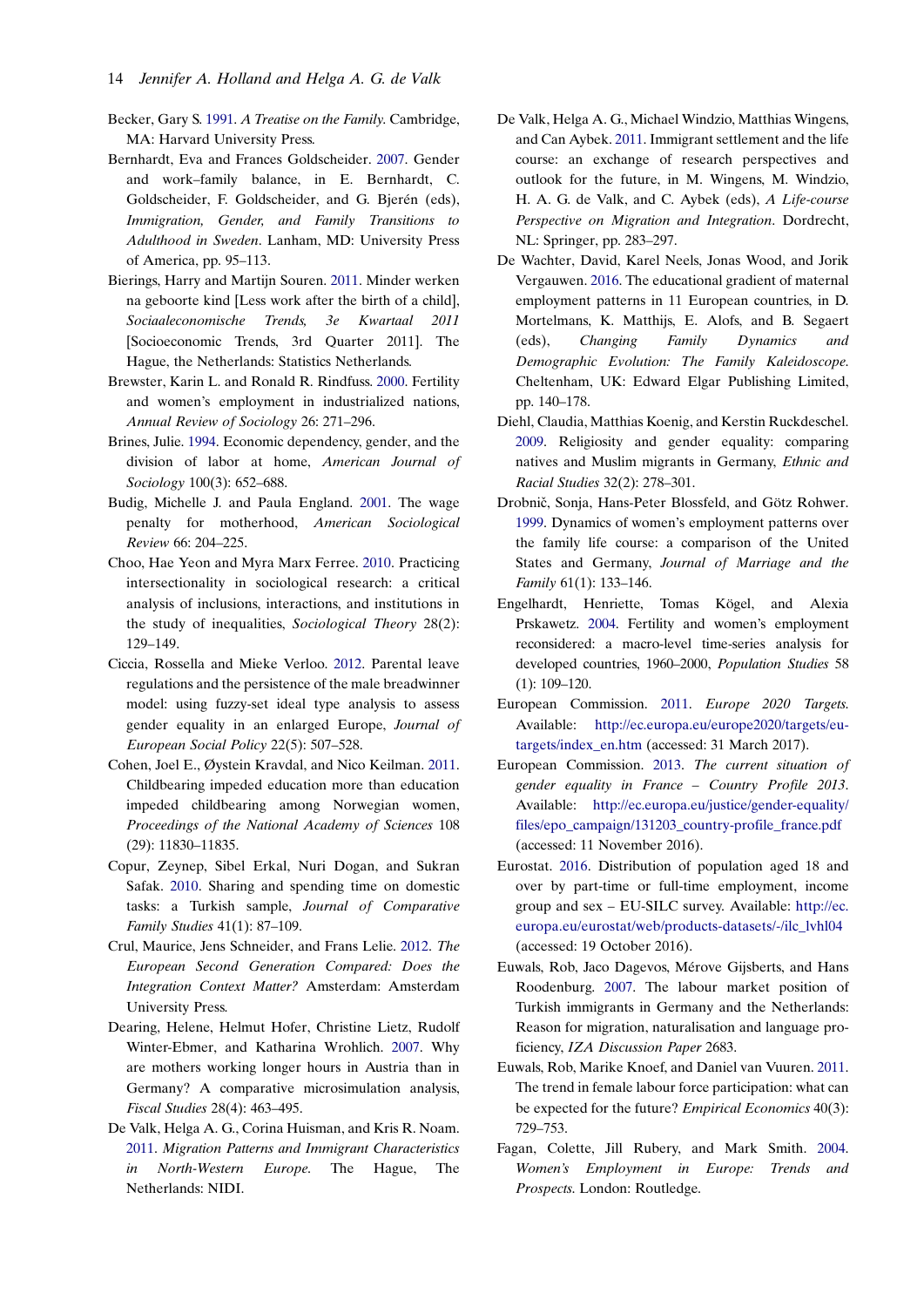- <span id="page-15-0"></span>Feskens, Remco, Joop Hox, Gerty Lensvelt-Mulders, and Hans Schmeets. [2006.](#page-6-0) Collecting data among ethnic minorities in an international perspective, Field Methods 18(3): 284–304.
- Foner, Nancy. [1997](#page-4-0). The immigrant family: cultural legacies and cultural changes, International Migration Review 31 (4): 961–974.
- Fortin, Nicole M. [2005.](#page-3-0) Gender role attitudes and the labour-market outcomes of women across OECD countries, Oxford Review of Economic Policy 21(3): 416–438.
- Gangl, Markus and Andrea Ziefle. [2009](#page-3-0). Motherhood, labor force behavior, and women's careers: an empirical assessment of the wage penalty for motherhood in Britain, Germany, and the United States, Demography 46(2): 341–369.
- Geisler, Esther and Michaela Kreyenfeld. [2011.](#page-5-0) Against all odds: fathers' use of parental leave in Germany, Journal of European Social Policy 21(1): 88–99.
- Geisler, Esther and Michaela Kreyenfeld. [2012.](#page-5-0) How policy matters: Germany's parental leave benefit reform and fathers' behavior 1999–2009, MPIDR Working Paper 2012(21).
- Goldin, Claudia. [2006](#page-1-0). The quiet revolution that transformed women's employment, education, and family, American Economic Review 96(2): 1–21.
- Gornick, Janet C. and Marcia Meyers. [2003](#page-2-0). Families that Work: Policies for Reconciling Parenthood. New York: Russell Sage Foundation.
- Groenewold, George and Laurence Lessard-Phillips. [2012](#page-6-0). Research methodology, in M. Crul, J. Schneider, and F. Lelie (eds), The European Second Generation Compared: Does the Integration Context Matter? Amsterdam: Amsterdam University Press, pp. 39–56.
- Hakim, Catherine. [2002.](#page-3-0) Lifestyle preferences as determinants of women's differentiated labor market careers, Work and Occupations 29(4): 428–459.
- Heath, Anthony F. and Sin Yi Cheung (eds). [2007](#page-2-0). Unequal Chances: Ethnic Minorities in Western Labour Markets. Oxford: British Academy/Oxford University Press.
- Heath, Anthony F., Catherine Rothon, and Elina Kilpi. [2008](#page-1-0). The second generation in Western Europe: education, unemployment, and occupational attainment, Annual Review of Sociology 34(1): 211–235.
- Hermansen, Are Skeie. [2013](#page-2-0). Occupational attainment among children of immigrants in Norway: bottlenecks into employment—equal access to advantaged positions? European Sociological Review 29(3): 517– 534.
- Holland, Jennifer A. and Helga A. G. de Valk. [2013](#page-2-0). Ideal ages for family formation among immigrants in Europe, Advances in Life Course Research 18(4): 257–269.
- Huschek, Doreen, Helga A. G. de Valk, and Aart C. Liefbroer. [2010](#page-4-0). Timing of first union among second-

generation Turks in Europe: the role of parents, peers and institutional context, Demographic Research 22 (16): 473–504.

- Huschek, Doreen, Helga A. G. de Valk, and Aart C. Liefbroer. [2011.](#page-4-0) Gender-role behavior of second-generation Turks: the role of partner choice, gender ideology and societal context, Advances in Life Course Research 16(4): 164–177.
- Idema, Hanna and Karen Phalet. [2007.](#page-4-0) Transmission of gender-role values in Turkish-German migrant families: The role of gender, intergenerational and intercultural relations, Zeitschrift für Familienforschun 19(1): 71–105.
- Kil, Tine, Karel Neels, Layla Van den Berg, and Helga de Valk. [2015.](#page-13-0) Arbeidsmarkttrajecten van vrouwen met een migratie achtergrond voor en na de geboorte van een eerste kind [Labour market trajectories of women with a migrant background before and after the birth of a first child], Over Werk 25(2): 127–134.
- Knijn, Trudie. [2004](#page-2-0). Challenges and risks of individualisation in the Netherlands, Social Policy and Society 3(1): 57–65.
- Kok, Suzanne, Nicole Bosch, Anja Deelen, and Rob Euwals. [2011](#page-4-0). Migrant women on the labour market: on the role of home and host-country participation, CPB Discussion Paper 180.
- Le Barbanchon, Thomas and Franck Malherbet. [2013](#page-5-0). An anatomy of the French labour market: country case study on labour market segmentation, ILO Employment Working Paper No. 142.
- Leitner, Sigrid. [2010](#page-5-0). Germany outpaces Austria in childcare policy: the historical contingencies of 'conservative' childcare policy, Journal of European Social Policy 20 (5): 456–467.
- Lessard-Phillips, Laurence, Rosita Fibbi, and Philippe Wanner. [2012](#page-2-0). Assessing the labour market position and its determinants for the second generation, in M. Crul, J. Schneider, and F. Lelie (eds), The European Second Generation Compared. Amsertam: Amsterdam University Press, pp. 165–224.
- Lundström, Karin E. and Gunnar Andersson. [2012.](#page-5-0) Labor-market status, migrant status, and first childbearing in Sweden, Demographic Research 27 (25): 719–742.
- Milewski, Nadja and Christelle Hamel. [2010](#page-4-0). Union formation and partner choice in a transnational context: the case of descendants of Turkish immigrants in France, International Migration Review 44(3): 615–658.
- Misra, Joya, Michelle J. Budig, and Stephanie Moller. [2007.](#page-3-0) Reconciliation policies and the effects of motherhood on employment, earnings and poverty, Journal of Comparative Policy Analysis: Research and Practice 9 (2): 135–155.
- Misra, Joya, Stephanie Moller, and Michelle J. Budig. [2007.](#page-4-0) Work—family policies and poverty for partnered and